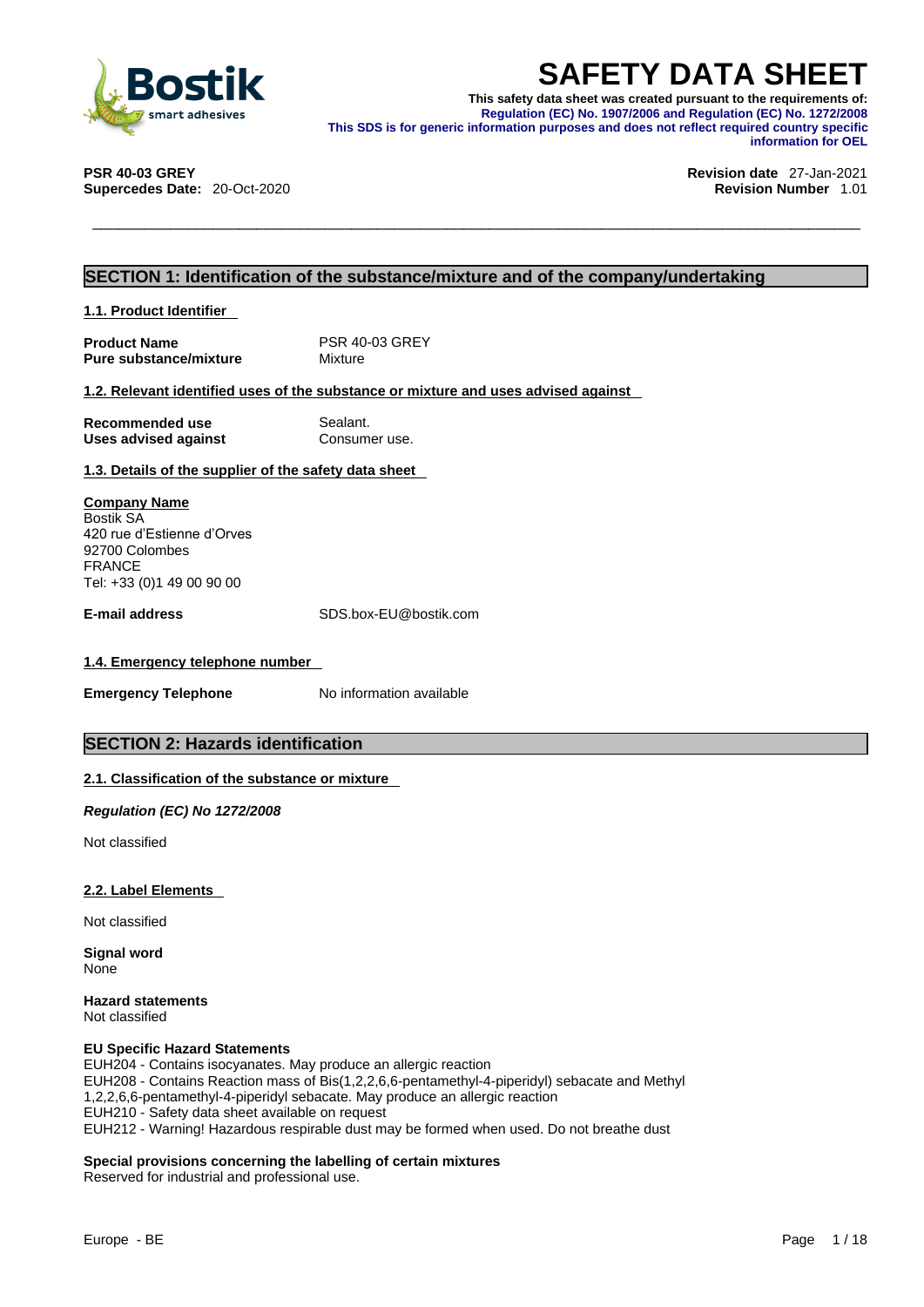\_\_\_\_\_\_\_\_\_\_\_\_\_\_\_\_\_\_\_\_\_\_\_\_\_\_\_\_\_\_\_\_\_\_\_\_\_\_\_\_\_\_\_\_\_\_\_\_\_\_\_\_\_\_\_\_\_\_\_\_\_\_\_\_\_\_\_\_\_\_\_\_\_\_\_\_\_\_\_\_\_\_\_\_\_\_\_\_\_ **PSR 40-03 GREY Revision date** 27-Jan-2021 **Supercedes Date:** 20-Oct-2020 **Revision Number** 1.01

## **2.3. Other Hazards**

No information available

### **PBT & vPvB**

This mixture contains no substance considered to be persistent, bioaccumulating or toxic (PBT). This mixture contains no substance considered to be very persistent nor very bioaccumulating (vPvB).

## **SECTION 3: Composition/information on ingredients**

### **3.1 Substances**

Not applicable

### **3.2 Mixtures**

| <b>Chemical name</b>       | EC No.         | <b>CAS No</b> | Weight-%     | <b>Classification</b>    | <b>Specific</b>     | <b>REACH</b>        |
|----------------------------|----------------|---------------|--------------|--------------------------|---------------------|---------------------|
|                            |                |               |              | according to             | concentration limit | <b>Registration</b> |
|                            |                |               |              | <b>Regulation (EC)</b>   | (SCL)               | <b>Number</b>       |
|                            |                |               |              | No. 1272/2008            |                     |                     |
|                            |                |               |              | [CLP]                    |                     |                     |
| Xylene (reaction mass of   | 905-588-0      | RR-45541-4    | $5 - 10$     | STOT SE 3                | STOT RE 2 (H373)::  | 01-2119488216-      |
| ethylbenzene and           |                |               |              | (H335)                   | $C = 10%$           | 32-xxxx             |
| xylene)                    |                |               |              | STOT RE 2                |                     |                     |
|                            |                |               |              | (H373)                   |                     |                     |
|                            |                |               |              | Asp. Tox. 1              |                     |                     |
|                            |                |               |              | (H304)                   |                     |                     |
|                            |                |               |              | Skin Irrit. 2            |                     |                     |
|                            |                |               |              | (H315)                   |                     |                     |
|                            |                |               |              | Eye Irrit. 2             |                     |                     |
|                            |                |               |              | (H319)                   |                     |                     |
|                            |                |               |              | Acute Tox. 4             |                     |                     |
|                            |                |               |              | (H312)                   |                     |                     |
|                            |                |               |              | Acute Tox. 4             |                     |                     |
|                            |                |               |              | (H332)                   |                     |                     |
|                            |                |               |              | Flam Liq. 3<br>(H226)    |                     |                     |
|                            |                |               |              | Aquatic Chronic          |                     |                     |
|                            |                |               |              | 3 (H412)                 |                     |                     |
| Titanium dioxide           | 236-675-5      | 13463-67-7    | $1 - 5$      | Carc. 2 (H351i)          |                     | 01-2119489379-      |
|                            |                |               |              |                          |                     | 17-XXXX             |
| C.I. Pigment Black 26      | 269-056-3      | 68186-94-7    | $1 - 2.5$    | $\overline{\phantom{a}}$ |                     | 01-2119457599-      |
|                            |                |               |              |                          |                     | 19-XXXX             |
| Aromatic Polyisocyanate    | $\blacksquare$ | 53317-61-6    | $0.1 - 1$    | Eye Irrit. 2             |                     | $[7]$               |
|                            |                |               |              | (H319)                   |                     |                     |
|                            |                |               |              | Skin Sens. 1             |                     |                     |
|                            |                |               |              | (H317)                   |                     |                     |
|                            |                |               |              |                          |                     |                     |
| Ethyl acetate              | 205-500-4      | 141-78-6      | $0.1 - 1$    | Eye Irrit. 2             |                     | 01-2119475103-      |
|                            |                |               |              | (H319)                   |                     | 46-XXXX             |
|                            |                |               |              | STOT SE 3                |                     |                     |
|                            |                |               |              | (H336)                   |                     |                     |
|                            |                |               |              | Flam. Liq. 2             |                     |                     |
|                            |                |               |              | (H225)                   |                     |                     |
|                            |                |               |              | (EUH066)                 |                     |                     |
| Reaction mass of           | 915-687-0      | 1065336-91-   | $0.01 - 0.1$ | Skin Sens. 1A            |                     | 01-2119491304-      |
| $Bis(1,2,2,6,6$ -pentameth |                | 5             |              | (H317)                   |                     | 40-XXXX             |
| yl-4-piperidyl) sebacate   |                |               |              | Aquatic Acute 1          |                     |                     |
| and Methyl                 |                |               |              | (H400)                   |                     |                     |
| 1,2,2,6,6-pentamethyl-4-   |                |               |              | Aquatic Chronic          |                     |                     |
| piperidyl sebacate         |                |               |              | 1(H410)                  |                     |                     |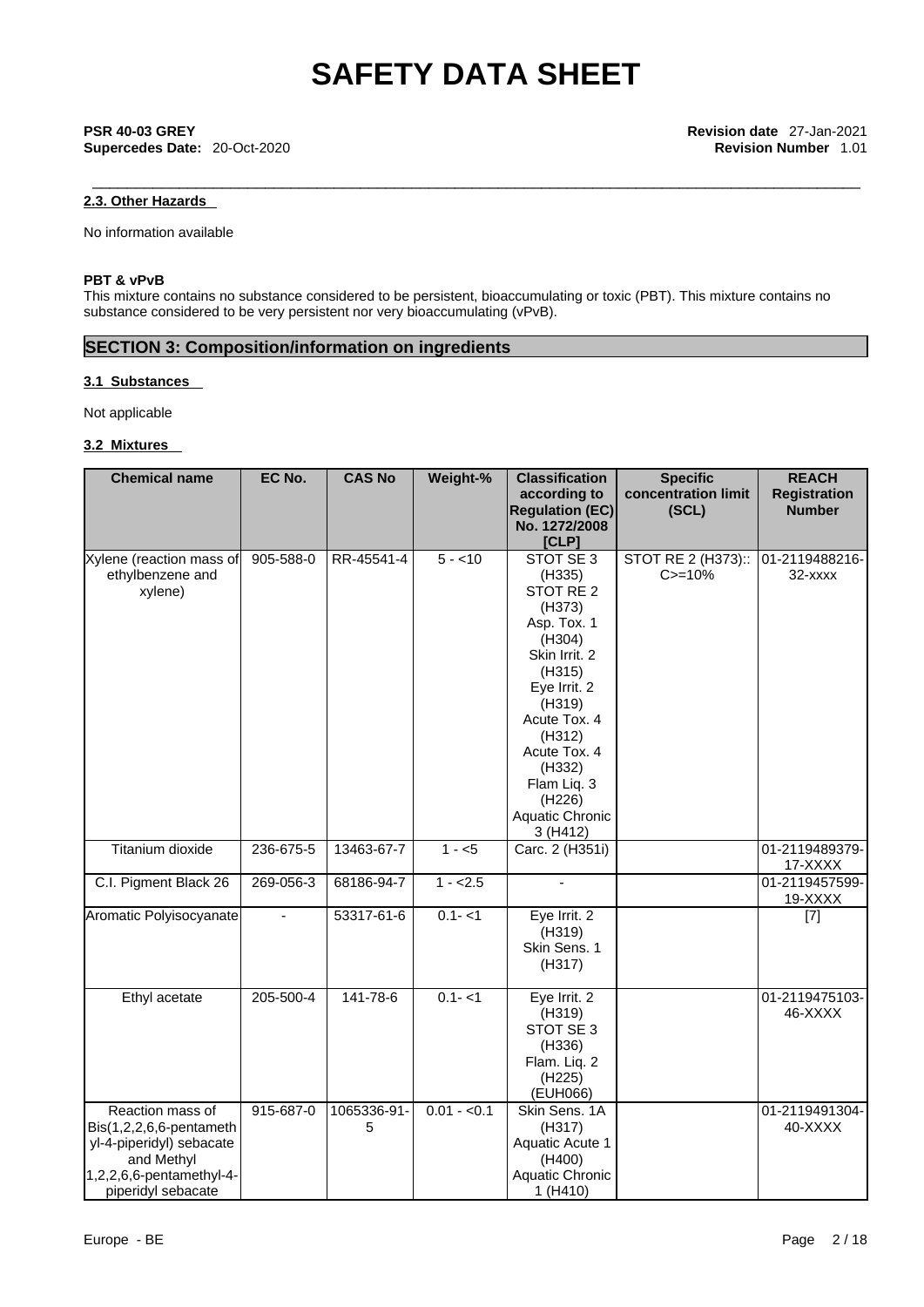## \_\_\_\_\_\_\_\_\_\_\_\_\_\_\_\_\_\_\_\_\_\_\_\_\_\_\_\_\_\_\_\_\_\_\_\_\_\_\_\_\_\_\_\_\_\_\_\_\_\_\_\_\_\_\_\_\_\_\_\_\_\_\_\_\_\_\_\_\_\_\_\_\_\_\_\_\_\_\_\_\_\_\_\_\_\_\_\_\_ **PSR 40-03 GREY Revision date** 27-Jan-2021 **Supercedes Date:** 20-Oct-2020 **Revision Number** 1.01

| 4,4'-Methylenediphenyl<br>diisocyanate | 202-966-0 | 101-68-8   | $0.01 - 0.1$               | Acute Tox. 4<br>(H332)<br>Skin Irrit. 2<br>(H315)<br>Eye Irrit. 2<br>(H319)<br>Resp. Sens. 1<br>(H334)<br>Skin Sens. 1<br>(H317)<br>Carc. 2 (H351)<br>STOT SE 3<br>(H335)<br>STOT RE 2<br>(H373)         | STOT SE 3 :: C>=5% 01-2119457014-<br>Skin Irrit. 2: C>=5%<br>Eye Irrit. 2 :: C>=5%<br>Resp. Sens. 1::<br>$C = 0.1%$ | 47-XXXX                   |
|----------------------------------------|-----------|------------|----------------------------|----------------------------------------------------------------------------------------------------------------------------------------------------------------------------------------------------------|---------------------------------------------------------------------------------------------------------------------|---------------------------|
| Toluene diisocyanate                   | 247-722-4 | 26471-62-5 | $0.01 - 0.05$              | Acute Tox. 1<br>(H330)<br>Skin Irrit. 2<br>(H315)<br>Eye Irrit. 2<br>(H319)<br>Resp. Sens. 1<br>(H334)<br>Skin Sens. 1<br>(H317)<br>Carc. 2 (H351)<br>STOT SE 3<br>(H335)<br>Aquatic Chronic<br>3 (H412) | Resp. Sens. 1::<br>$C = 0.1%$                                                                                       | 01-2119454791-<br>34-XXXX |
| Toluene diisocyanate                   | 247-722-4 |            | 26471-62-5 0.0015 - < 0.01 | Acute Tox. 1<br>(H330)<br>Skin Irrit. 2<br>(H315)<br>Eye Irrit. 2<br>(H319)<br>Resp. Sens. 1<br>(H334)<br>Skin Sens. 1<br>(H317)<br>Carc. 2 (H351)<br>STOT SE 3<br>(H335)<br>Aquatic Chronic<br>3 (H412) | Resp. Sens. 1::<br>$C = 0.1%$                                                                                       | 01-2119454791-<br>34-XXXX |

NOTE [7] - No registration number is given for this substance because it is a polymer exempted from registration according to the provisions of Article 2(9) of REACH. All monomers or other substances within the polymer are registered or exempt from registration

### **Full text of H- and EUH-phrases: see section 16**

Note:  $\wedge$  indicates not classified, however, the substance is listed in section 3 as it has an OEL

This product does not contain candidate substances of very high concern at a concentration >=0.1% (Regulation (EC) No. 1907/2006 (REACH), Article 59)

## **SECTION 4: First aid measures**

### **4.1. Description of first aid measures**

**General advice** If medical advice is needed, have product container or label at hand. Show this safety data sheet to the doctor in attendance.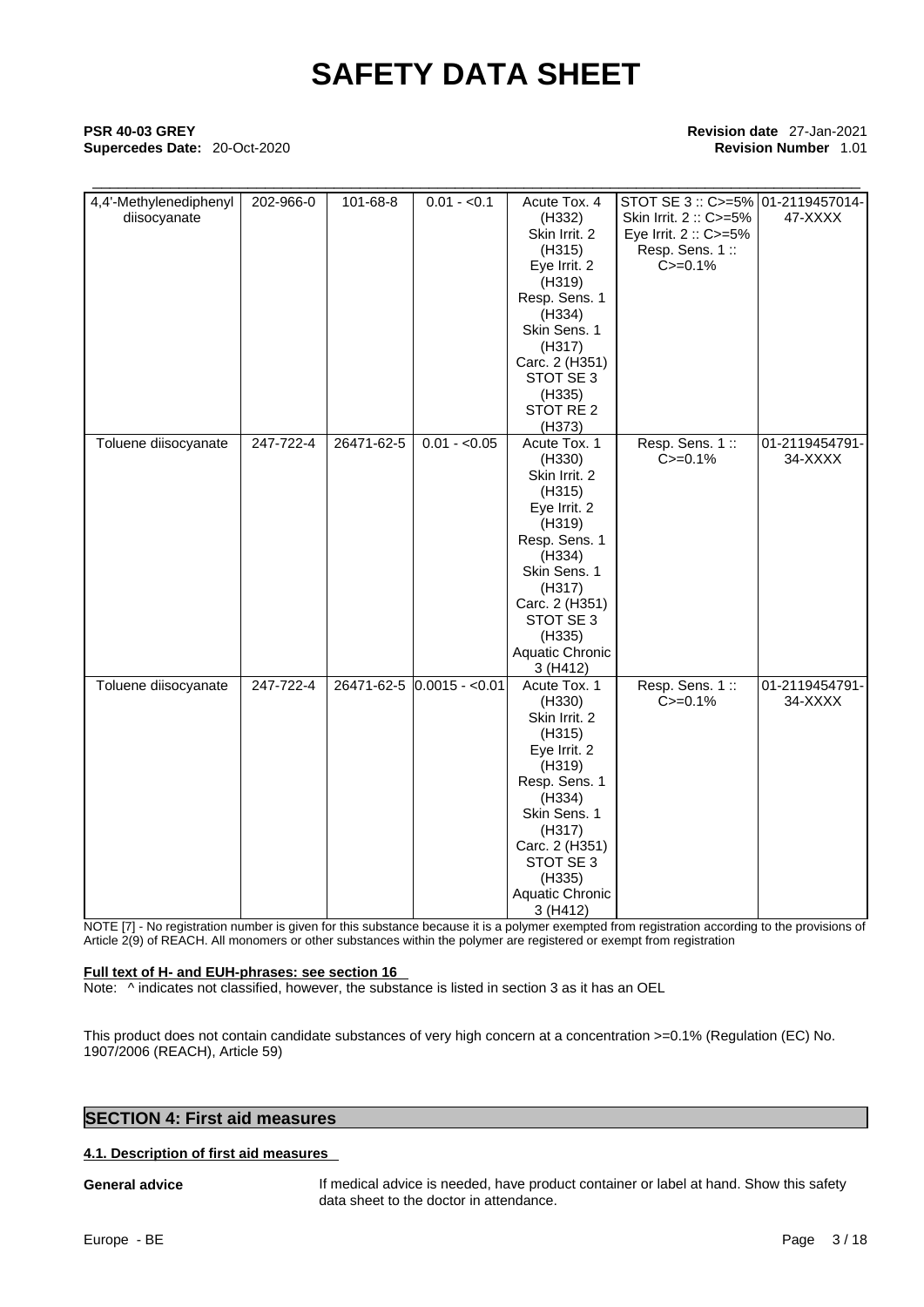| <b>Inhalation</b>                                                | Remove to fresh air. IF exposed or concerned: Get medical advice/attention.                                                              |
|------------------------------------------------------------------|------------------------------------------------------------------------------------------------------------------------------------------|
| Eye contact                                                      | Rinse thoroughly with plenty of water for at least 15 minutes, lifting lower and upper<br>eyelids. Consult a doctor.                     |
| <b>Skin contact</b>                                              | Wash skin with soap and water. In the case of skin irritation or allergic reactions see a<br>doctor.                                     |
| Ingestion                                                        | Clean mouth with water. Do NOT induce vomiting. Drink 1 or 2 glasses of water. Never<br>give anything by mouth to an unconscious person. |
| 4.2. Most important symptoms and effects, both acute and delayed |                                                                                                                                          |
| <b>Symptoms</b>                                                  | Prolonged contact may cause redness and irritation.                                                                                      |
|                                                                  | 4.3. Indication of any immediate medical attention and special treatment needed                                                          |
| Note to doctors                                                  | Treat symptomatically.                                                                                                                   |

| <b>SECTION 5: Firefighting measures</b>                    |                                                                                                                                       |
|------------------------------------------------------------|---------------------------------------------------------------------------------------------------------------------------------------|
| 5.1. Extinguishing media                                   |                                                                                                                                       |
| Suitable extinguishing media                               | Use extinguishing measures that are appropriate to local circumstances and the<br>surrounding environment.                            |
| Unsuitable extinguishing media                             | Full water jet. Do not scatter spilled material with high pressure water streams.                                                     |
| 5.2. Special hazards arising from the substance or mixture |                                                                                                                                       |
| chemical                                                   | Specific hazards arising from the Thermal decomposition can lead to release of toxic and corrosive gases/vapours.                     |
| <b>Hazardous combustion products</b>                       | Carbon monoxide. Carbon dioxide (CO2). Hydrocarbons. Nitrogen oxides (NOx).<br>Aldehydes. Hydrochloric acid. Sulphur oxides.          |
| 5.3. Advice for firefighters                               |                                                                                                                                       |
| Special protective equipment for<br>fire-fighters          | Firefighters should wear self-contained breathing apparatus and full firefighting turnout<br>gear. Use personal protection equipment. |

### **SECTION 6: Accidental release measures**

## **6.1. Personal precautions, protective equipment and emergency procedures Personal precautions** Ensure adequate ventilation. Avoid contact with skin, eyes or clothing. **Other information** Ventilate the area. Prevent further leakage or spillage if safe to do so. **For emergency responders** Use personal protection recommended in Section 8. **6.2. Environmental precautions**

**Environmental precautions** Do not flush into surface water or sanitary sewer system. Do not allow to enter into soil/subsoil. See Section 12 for additional Ecological Information.

## **6.3. Methods and material for containment and cleaning up**

| <b>Methods for containment</b> | Do not scatter spilled material with high pressure water streams.     |  |  |
|--------------------------------|-----------------------------------------------------------------------|--|--|
| Mathade for alconing un        | Take up mochanically, placing in appropriate containers for dispessal |  |  |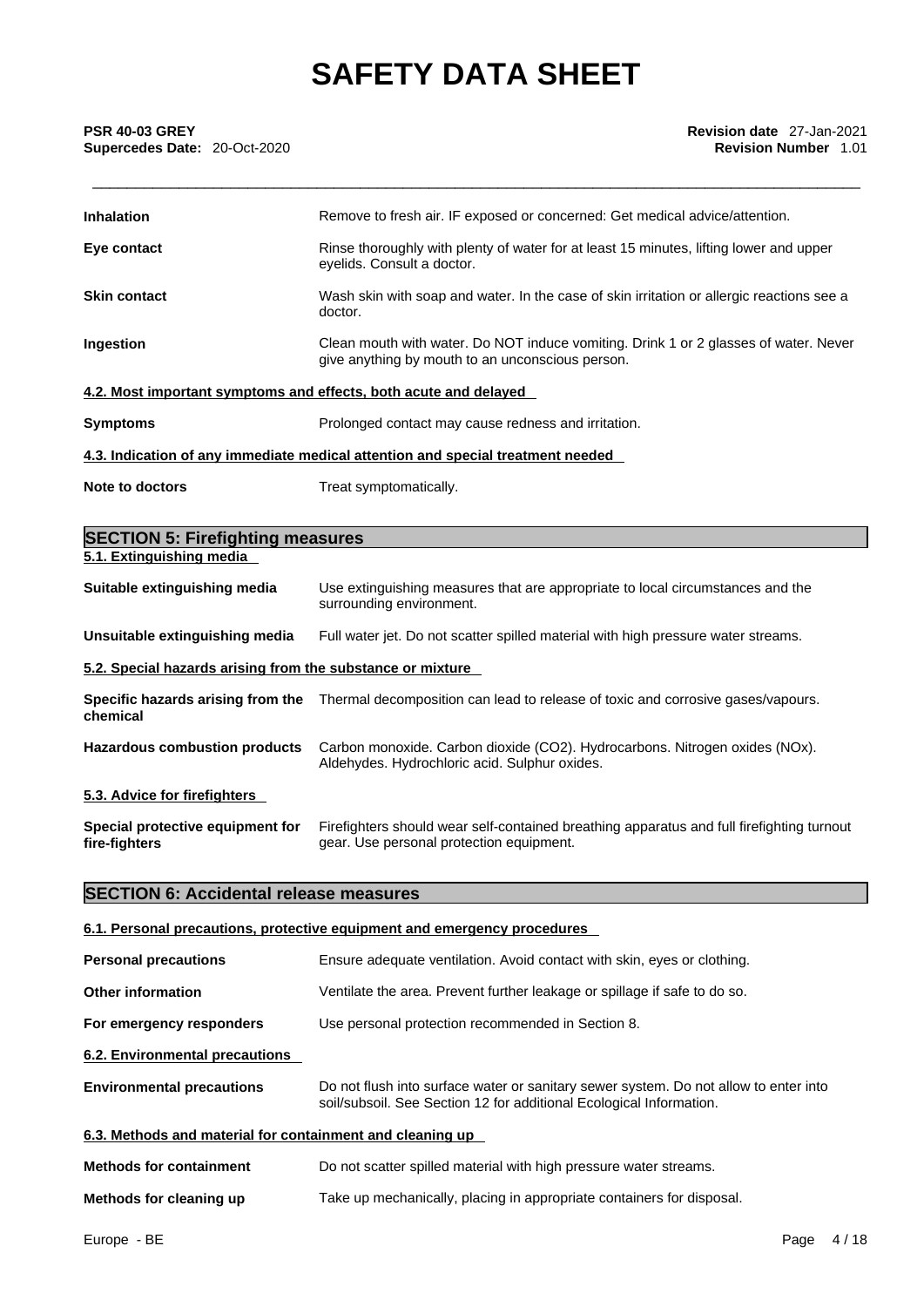## \_\_\_\_\_\_\_\_\_\_\_\_\_\_\_\_\_\_\_\_\_\_\_\_\_\_\_\_\_\_\_\_\_\_\_\_\_\_\_\_\_\_\_\_\_\_\_\_\_\_\_\_\_\_\_\_\_\_\_\_\_\_\_\_\_\_\_\_\_\_\_\_\_\_\_\_\_\_\_\_\_\_\_\_\_\_\_\_\_ **PSR 40-03 GREY Revision date** 27-Jan-2021 **Supercedes Date:** 20-Oct-2020 **Revision Number** 1.01

| 6.4. Reference to other sections                                  |                                                                                                                                                                                                                               |
|-------------------------------------------------------------------|-------------------------------------------------------------------------------------------------------------------------------------------------------------------------------------------------------------------------------|
| <b>Reference to other sections</b>                                | See section 8 for more information. See section 13 for more information.                                                                                                                                                      |
| <b>SECTION 7: Handling and storage</b>                            |                                                                                                                                                                                                                               |
| 7.1. Precautions for safe handling                                |                                                                                                                                                                                                                               |
| Advice on safe handling                                           | Ensure adequate ventilation. Use personal protective equipment as required. Avoid<br>contact with skin, eyes or clothing.                                                                                                     |
| General hygiene considerations                                    | Handle in accordance with good industrial hygiene and safety practice. Do not eat, drink<br>or smoke when using this product. Wash thoroughly after handling. Take off all<br>contaminated clothing and wash it before reuse. |
| 7.2. Conditions for safe storage, including any incompatibilities |                                                                                                                                                                                                                               |
| <b>Storage Conditions</b>                                         | Protect from moisture.                                                                                                                                                                                                        |
| 7.3. Specific end use(s)                                          |                                                                                                                                                                                                                               |
| <b>Specific Use(s)</b><br>Sealant.                                |                                                                                                                                                                                                                               |
|                                                                   | Risk Management Methods (RMM) The information required is contained in this Safety Data Sheet.                                                                                                                                |
| Other information                                                 | Observe technical data sheet.                                                                                                                                                                                                 |

## **SECTION 8: Exposure controls/personal protection**

### **8.1. Control parameters**

### **Exposure Limits**

### **Only European Community Occupational Exposure Limits will be shown in this document. Please refer to regional SDS for further information.**

| <b>Chemical name</b>                              | <b>European Union</b>                                     |
|---------------------------------------------------|-----------------------------------------------------------|
| Xylene (reaction mass of ethylbenzene and xylene) | TWA: 50 ppm                                               |
| RR-45541-4                                        | TWA: 221 mg/m <sup>3</sup>                                |
|                                                   | STEL: 100 ppm                                             |
|                                                   | STEL: $442 \text{ mg/m}^3$                                |
|                                                   |                                                           |
| C.I. Pigment Black 26                             | TWA: 0.05 mg/m <sup>3</sup> Manganese respirable fraction |
| 68186-94-7                                        |                                                           |

### **Derived No Effect Level (DNEL)** No information available

| <b>Derived No Effect Level (DNEL)</b>                          |                |                                           |               |
|----------------------------------------------------------------|----------------|-------------------------------------------|---------------|
| Xylene (reaction mass of ethylbenzene and xylene) (RR-45541-4) |                |                                           |               |
| <b>Type</b>                                                    | Exposure route | <b>IDerived No Effect Level</b><br>(DNEL) | Safety factor |
| worker<br>Long term<br>Systemic health effects                 | Inhalation     | $221$ mg/m <sup>3</sup>                   |               |
| worker<br>Long term<br>Local health effects                    | Inhalation     | $221 \text{ mg/m}^3$                      |               |
| worker                                                         | Inhalation     | $442$ mg/m <sup>3</sup>                   |               |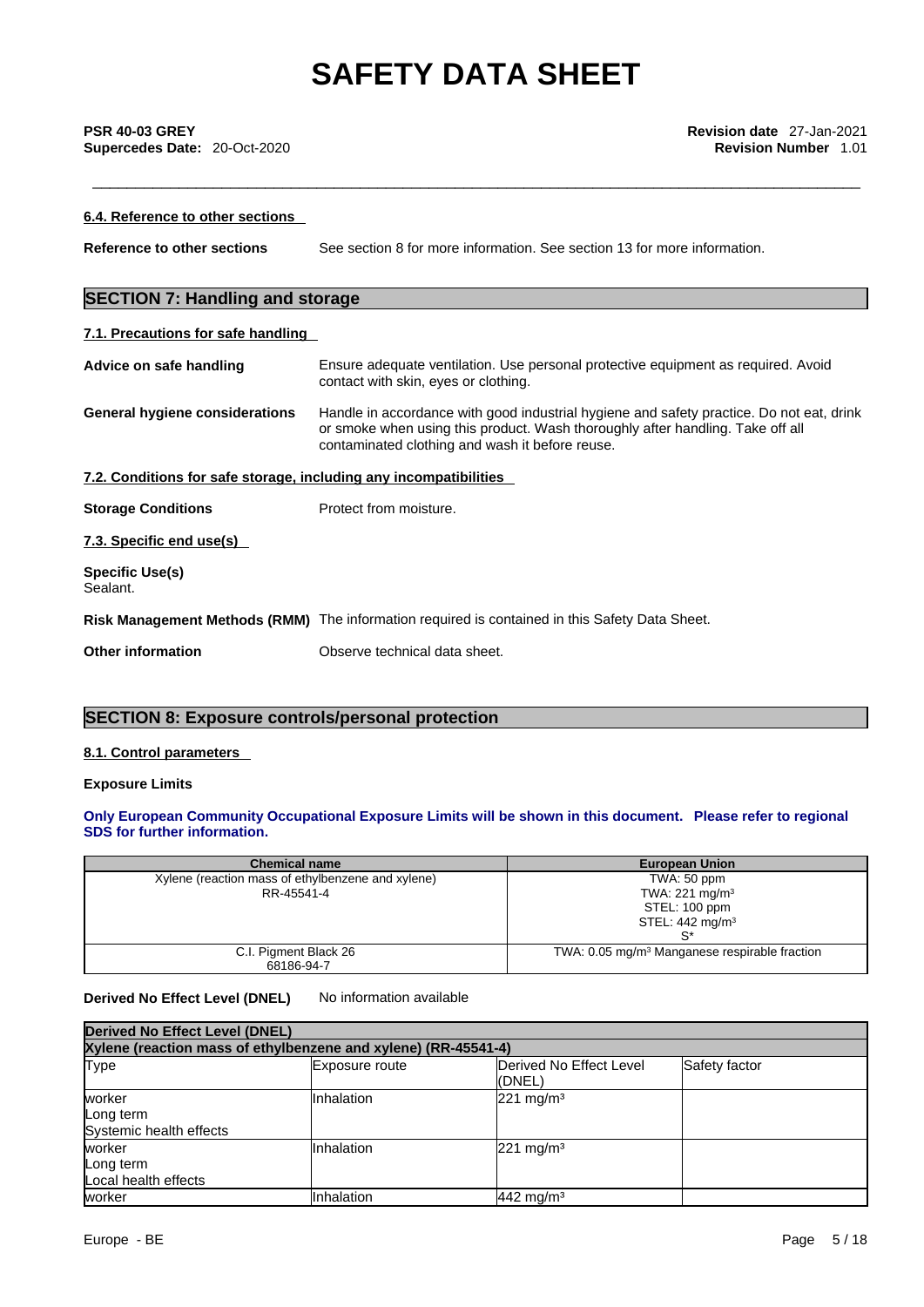## **Supercedes Date: 20-Oct-2020**

| Short term              |         |                |  |
|-------------------------|---------|----------------|--|
| Local health effects    |         |                |  |
| worker                  | IDermal | 212 mg/kg bw/d |  |
| Long term               |         |                |  |
| Systemic health effects |         |                |  |

| <b>Titanium dioxide (13463-67-7)</b> |                 |                         |               |  |  |
|--------------------------------------|-----------------|-------------------------|---------------|--|--|
| Type                                 | IExposure route | Derived No Effect Level | Safety factor |  |  |
|                                      |                 | (DNEL)                  |               |  |  |
| worker                               | IInhalation     | $10 \text{ mg/m}^3$     |               |  |  |
| Long term                            |                 |                         |               |  |  |
| Local health effects                 |                 |                         |               |  |  |

| <b>Ethyl acetate (141-78-6)</b>                 |                |                                   |               |  |  |
|-------------------------------------------------|----------------|-----------------------------------|---------------|--|--|
| <b>Type</b>                                     | Exposure route | Derived No Effect Level<br>(DNEL) | Safety factor |  |  |
| worker<br>Long term<br>Systemic health effects  | Dermal         | 63 mg/kg bw/d                     |               |  |  |
| worker<br>Short term<br>Systemic health effects | Inhalation     | 1468 mg/m <sup>3</sup>            |               |  |  |
| worker<br>Long term<br>Local health effects     | Inhalation     | 734 mg/m <sup>3</sup>             |               |  |  |
| worker<br>Short term<br>Local health effects    | Inhalation     | 1468 mg/m <sup>3</sup>            |               |  |  |
| worker<br>Long term<br>Systemic health effects  | Inhalation     | 734 mg/m <sup>3</sup>             |               |  |  |

### **Reaction mass of Bis(1,2,2,6,6-pentamethyl-4-piperidyl) sebacate and Methyl 1,2,2,6,6-pentamethyl-4-piperidyl sebacate (1065336-91-5)**

| 4,4'-Methylenediphenyl diisocyanate (101-68-8)  |                |                                   |               |
|-------------------------------------------------|----------------|-----------------------------------|---------------|
| <b>Type</b>                                     | Exposure route | Derived No Effect Level<br>(DNEL) | Safety factor |
| worker<br>Short term<br>Systemic health effects | Dermal         | 50 mg/kg bw/d                     |               |
| worker<br>Short term<br>Systemic health effects | Inhalation     | $0.1$ mg/m <sup>3</sup>           |               |
| worker<br>Short term<br>Local health effects    | Dermal         | 28700 µg/cm <sup>2</sup>          |               |
| worker<br>Short term<br>Local health effects    | Inhalation     | $0.1$ mg/m <sup>3</sup>           |               |
| worker<br>Long term<br>Systemic health effects  | Inhalation     | $0.05$ mg/m <sup>3</sup>          |               |
| worker<br>Long term<br>Local health effects     | Inhalation     | $0.05$ mg/m <sup>3</sup>          |               |

| Toluene diisocyanate (26471-62-5) |                       |                           |                      |
|-----------------------------------|-----------------------|---------------------------|----------------------|
| <b>Type</b>                       | <b>Exposure route</b> | Derived No Effect Level   | <b>Safety factor</b> |
|                                   |                       | (DNEL)                    |                      |
| worker                            | Inhalation            | $0.035 \,\mathrm{mg/m^3}$ |                      |
| Long term                         |                       |                           |                      |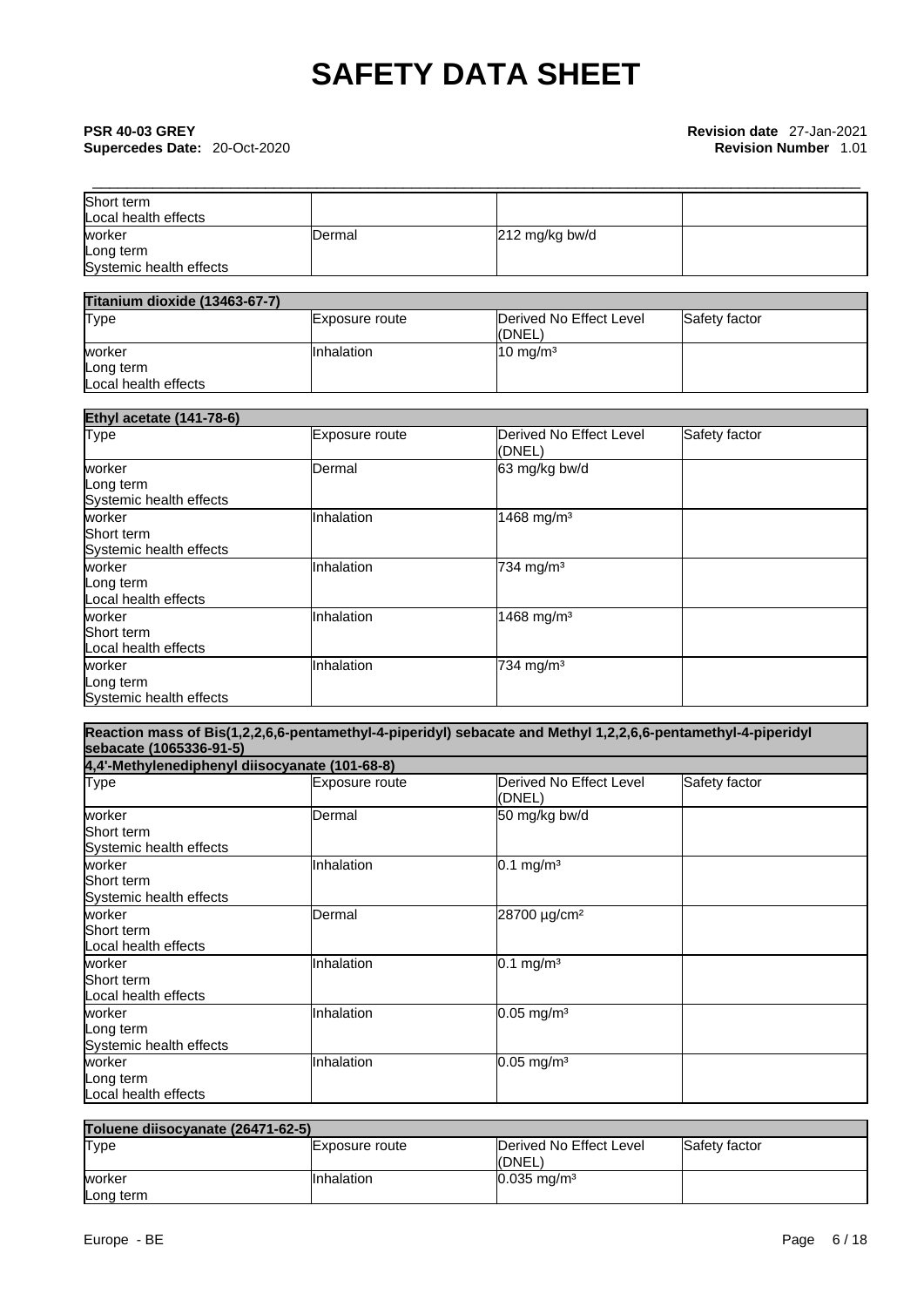# \_\_\_\_\_\_\_\_\_\_\_\_\_\_\_\_\_\_\_\_\_\_\_\_\_\_\_\_\_\_\_\_\_\_\_\_\_\_\_\_\_\_\_\_\_\_\_\_\_\_\_\_\_\_\_\_\_\_\_\_\_\_\_\_\_\_\_\_\_\_\_\_\_\_\_\_\_\_\_\_\_\_\_\_\_\_\_\_\_ **PSR 40-03 GREY Revision date** 27-Jan-2021

| Systemic health effects |            |                           |  |
|-------------------------|------------|---------------------------|--|
| worker                  | Inhalation | $0.14$ mg/m <sup>3</sup>  |  |
| Short term              |            |                           |  |
| Systemic health effects |            |                           |  |
| worker                  | Inhalation | $0.035$ mg/m <sup>3</sup> |  |
| Long term               |            |                           |  |
| Local health effects    |            |                           |  |
| worker                  | Inhalation | $0.14$ mg/m <sup>3</sup>  |  |
| Short term              |            |                           |  |
| Local health effects    |            |                           |  |

| Toluene diisocyanate (26471-62-5)               |                |                                   |               |
|-------------------------------------------------|----------------|-----------------------------------|---------------|
| Type                                            | Exposure route | Derived No Effect Level<br>(DNEL) | Safety factor |
| worker<br>Long term<br>Systemic health effects  | Inhalation     | $0.035$ mg/m <sup>3</sup>         |               |
| worker<br>Short term<br>Systemic health effects | Inhalation     | $0.14$ mg/m <sup>3</sup>          |               |
| worker<br>Long term<br>Local health effects     | Inhalation     | $0.035$ mg/m <sup>3</sup>         |               |
| worker<br>Short term<br>Local health effects    | Inhalation     | $0.14$ mg/m <sup>3</sup>          |               |

| <b>Derived No Effect Level (DNEL)</b>                          |                |                                           |               |
|----------------------------------------------------------------|----------------|-------------------------------------------|---------------|
| Xylene (reaction mass of ethylbenzene and xylene) (RR-45541-4) |                |                                           |               |
| Type                                                           | Exposure route | <b>IDerived No Effect Level</b><br>(DNEL) | Safety factor |
| Consumer<br>Long term<br>Systemic health effects               | Inhalation     | 65.3 mg/m <sup>3</sup>                    |               |
| Consumer<br>Short term<br>Systemic health effects              | Inhalation     | $260$ mg/m <sup>3</sup>                   |               |
| Consumer<br>Long term<br>Local health effects                  | Inhalation     | 65.3 mg/m <sup>3</sup>                    |               |
| Consumer<br>Short term<br>Local health effects                 | Inhalation     | 260 mg/m <sup>3</sup>                     |               |
| Consumer<br>Long term<br>Systemic health effects               | Dermal         | 125 mg/kg bw/d                            |               |
| Consumer<br>Long term<br>Systemic health effects               | Oral           | 12.5 mg/kg bw/d                           |               |

| <b>Titanium dioxide (13463-67-7)</b> |                |                                    |               |
|--------------------------------------|----------------|------------------------------------|---------------|
| Type                                 | Exposure route | Derived No Effect Level<br>l(DNEL) | Safety factor |
| Consumer                             | <b>Oral</b>    | 700 mg/kg bw/d                     |               |
| Long term                            |                |                                    |               |
| Systemic health effects              |                |                                    |               |

| <b>Ethyl acetate (141-78-6)</b> |                        |                                  |                |
|---------------------------------|------------------------|----------------------------------|----------------|
| <b>Type</b>                     | <b>IExposure</b> route | Derived No Effect Level<br>(DNEL | .Safety factor |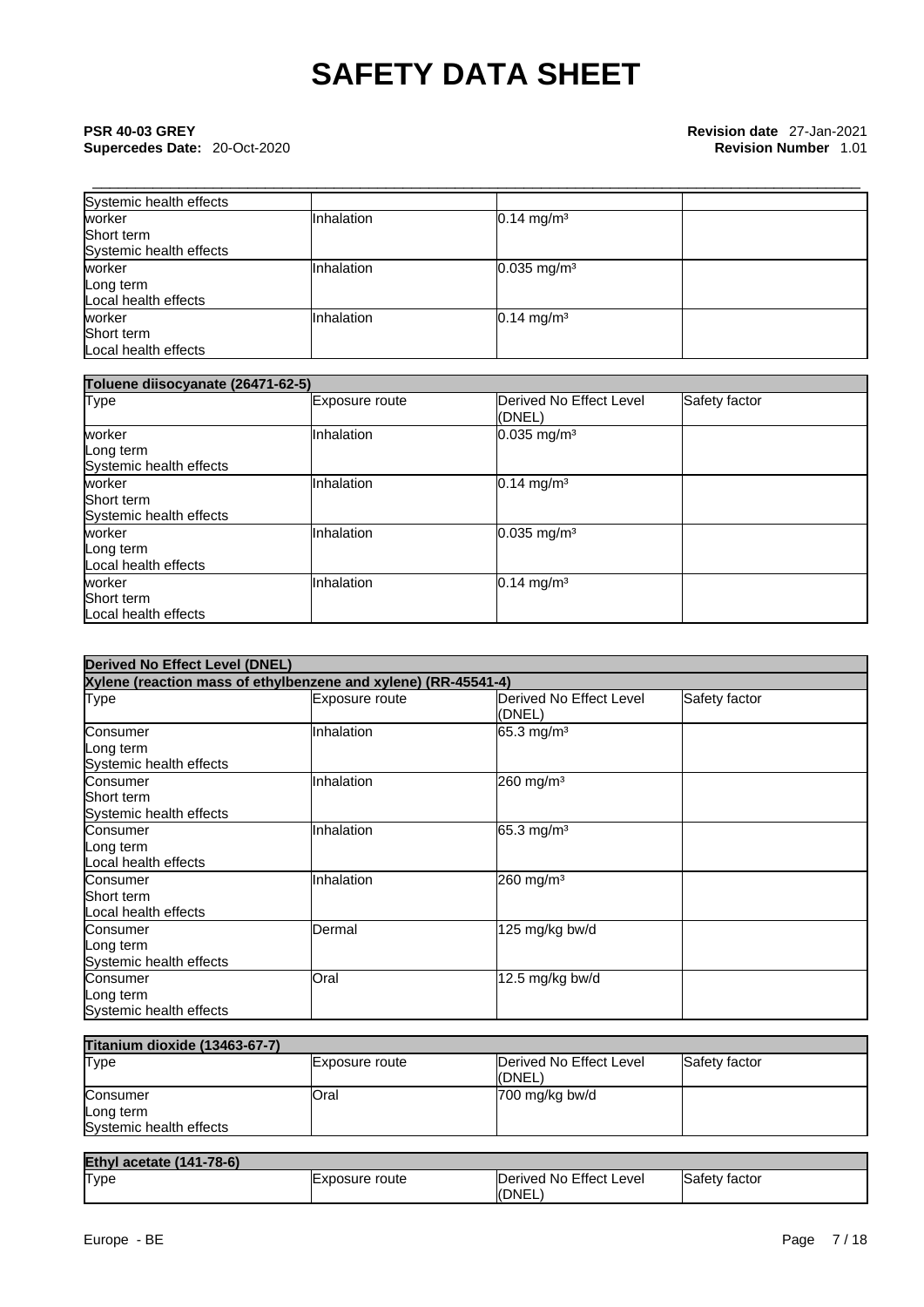## \_\_\_\_\_\_\_\_\_\_\_\_\_\_\_\_\_\_\_\_\_\_\_\_\_\_\_\_\_\_\_\_\_\_\_\_\_\_\_\_\_\_\_\_\_\_\_\_\_\_\_\_\_\_\_\_\_\_\_\_\_\_\_\_\_\_\_\_\_\_\_\_\_\_\_\_\_\_\_\_\_\_\_\_\_\_\_\_\_ **PSR 40-03 GREY Revision date** 27-Jan-2021 **Supercedes Date:** 20-Oct-2020 **Revision Number** 1.01

| Consumer                | Oral       | 4.5 mg/kg bw/d        |  |
|-------------------------|------------|-----------------------|--|
| Long term               |            |                       |  |
| Systemic health effects |            |                       |  |
| Consumer                | Dermal     | 37 mg/kg bw/d         |  |
| Long term               |            |                       |  |
| Systemic health effects |            |                       |  |
| Consumer                | Inhalation | 734 mg/m <sup>3</sup> |  |
| Short term              |            |                       |  |
| Systemic health effects |            |                       |  |
| Consumer                | Inhalation | 367 mg/m <sup>3</sup> |  |
| Long term               |            |                       |  |
| Local health effects    |            |                       |  |
| Consumer                | Inhalation | 734 mg/m <sup>3</sup> |  |
| Short term              |            |                       |  |
| Local health effects    |            |                       |  |
| Consumer                | Inhalation | 367 mg/m <sup>3</sup> |  |
| Long term               |            |                       |  |
| Systemic health effects |            |                       |  |

| 4,4'-Methylenediphenyl diisocyanate (101-68-8) |                |                                   |               |
|------------------------------------------------|----------------|-----------------------------------|---------------|
| <b>Type</b>                                    | Exposure route | Derived No Effect Level<br>(DNEL) | Safety factor |
| Consumer                                       | Dermal         | 25 mg/kg bw/d                     |               |
| Short term                                     |                |                                   |               |
| Systemic health effects                        |                |                                   |               |
| Consumer                                       | Inhalation     | $0.05$ mg/m <sup>3</sup>          |               |
| Short term                                     |                |                                   |               |
| Systemic health effects                        |                |                                   |               |
| Consumer                                       | Oral           | 20 mg/kg bw/d                     |               |
| Short term                                     |                |                                   |               |
| Systemic health effects                        |                |                                   |               |
| Consumer                                       | Dermal         | 17200 $\mu$ g/cm <sup>2</sup>     |               |
| Short term                                     |                |                                   |               |
| Local health effects                           |                |                                   |               |
| Consumer                                       | Inhalation     | $0.05$ mg/m <sup>3</sup>          |               |
| Short term                                     |                |                                   |               |
| Local health effects                           |                |                                   |               |
| Consumer                                       | Inhalation     | $0.025$ mg/m <sup>3</sup>         |               |
| Long term                                      |                |                                   |               |
| Systemic health effects                        |                |                                   |               |
| Consumer                                       | Inhalation     | $0.025$ mg/m <sup>3</sup>         |               |
| Long term                                      |                |                                   |               |
| Local health effects                           |                |                                   |               |

### **Predicted No Effect Concentration** No information available. **(PNEC)**

| <b>Predicted No Effect Concentration (PNEC)</b>                |                                          |  |
|----------------------------------------------------------------|------------------------------------------|--|
| Xylene (reaction mass of ethylbenzene and xylene) (RR-45541-4) |                                          |  |
| Environmental compartment                                      | Predicted No Effect Concentration (PNEC) |  |
| Freshwater                                                     | $0.327$ ma/l                             |  |
| Marine water                                                   | $0.327$ mg/l                             |  |
| Microorganisms in sewage treatment                             | $6.58$ mg/                               |  |
| Freshwater sediment                                            | 12.46 mg/kg dry weight                   |  |
| Soil                                                           | 2.31 mg/kg dry weight                    |  |

## **Titanium dioxide (13463-67-7)**

| ---------                 |                                                  |  |
|---------------------------|--------------------------------------------------|--|
| Environmental compartment | <b>IPredicted No Effect Concentration (PNEC)</b> |  |
| Marine water              | $0.0184$ ma/                                     |  |
| Freshwater sediment       | 11000 ma/ka                                      |  |
| Freshwater                | $0.184$ mg/l                                     |  |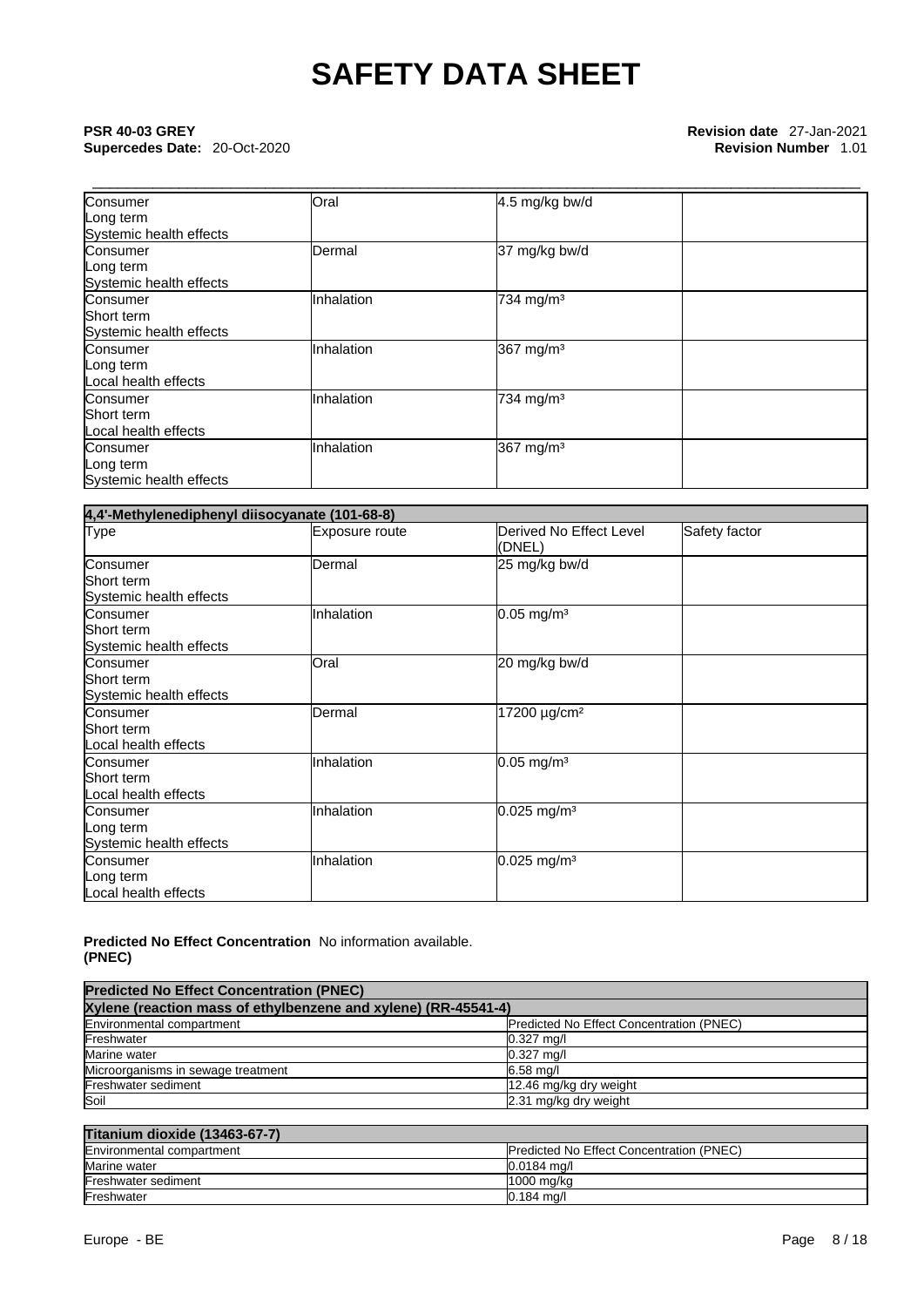## \_\_\_\_\_\_\_\_\_\_\_\_\_\_\_\_\_\_\_\_\_\_\_\_\_\_\_\_\_\_\_\_\_\_\_\_\_\_\_\_\_\_\_\_\_\_\_\_\_\_\_\_\_\_\_\_\_\_\_\_\_\_\_\_\_\_\_\_\_\_\_\_\_\_\_\_\_\_\_\_\_\_\_\_\_\_\_\_\_ **PSR 40-03 GREY Revision date** 27-Jan-2021 **Supercedes Date:** 20-Oct-2020 **Revision Number** 1.01

| Marine sediment                    | $100$ mg/kg  |
|------------------------------------|--------------|
| Soil                               | $100$ mg/kg  |
| Microorganisms in sewage treatment | 100 mg/l     |
| Freshwater - intermittent          | $0.193$ mg/l |

| <b>Ethyl acetate (141-78-6)</b>    |                                          |  |
|------------------------------------|------------------------------------------|--|
| Environmental compartment          | Predicted No Effect Concentration (PNEC) |  |
| Freshwater                         | $0.26$ mg/                               |  |
| Marine water                       | $0.026$ mg/l                             |  |
| Freshwater sediment                | $1.25 \text{ mg/kg}$                     |  |
| Marine sediment                    | 0.125 mg/kg                              |  |
| Soil                               | $0.24$ mg/kg                             |  |
| Microorganisms in sewage treatment | 650 mg/l                                 |  |

| 4,4'-Methylenediphenyl diisocyanate (101-68-8) |                                                 |  |
|------------------------------------------------|-------------------------------------------------|--|
| Environmental compartment                      | <b>Predicted No Effect Concentration (PNEC)</b> |  |
| Freshwater                                     | ∣ ma∕l                                          |  |
| Marine water                                   | $0.1$ ma/l                                      |  |
| Soil                                           | 1 mg/kg dry weight                              |  |
| Sewage treatment plant                         | mg/l                                            |  |
| Freshwater - intermittent                      | $10 \text{ mg/l}$                               |  |

| Toluene diisocyanate (26471-62-5) |  |
|-----------------------------------|--|
| Environmental compartment         |  |

| Environmental compartment          | <b>Predicted No Effect Concentration (PNEC)</b> |
|------------------------------------|-------------------------------------------------|
| Freshwater                         | $0.013 \text{ ma/l}$                            |
| Marine water                       | $0.00125$ ma/l                                  |
| Microorganisms in sewage treatment | ma/l                                            |
| Soil                               | ∙1 mg/kg dry weight                             |

## **Toluene diisocyanate (26471-62-5)**

| HURGHU GHJUUVAHAN ILUTI I VL VI    |                                                 |  |
|------------------------------------|-------------------------------------------------|--|
| Environmental compartment          | <b>Predicted No Effect Concentration (PNEC)</b> |  |
| Freshwater                         | $0.013$ ma/l                                    |  |
| Marine water                       | $0.00125$ ma/l                                  |  |
| Microorganisms in sewage treatment | ma/l                                            |  |
| Soil                               | >1 mg/kg dry weight                             |  |

### **8.2. Exposure controls**

**Engineering controls** Ensure adequate ventilation, especially in confined areas.

### **Personal Protective Equipment**

| <b>Eye/face protection</b>      | Wear safety glasses with side shields (or goggles). Eye protection must conform to    |
|---------------------------------|---------------------------------------------------------------------------------------|
|                                 | standard EN 166.                                                                      |
| <b>Hand protection</b>          | Nitrile rubber. Butyl rubber. Glove thickness > 0.4 mm. The breakthrough time of the  |
|                                 | gloves depends on the material and the thickness as well as the temperature. The      |
|                                 | breakthrough time for the mentioned glove material is in general greater than 60 min. |
|                                 | Gloves must conform to standard EN 374                                                |
| Skin and body protection        | Suitable protective clothing.                                                         |
| <b>Respiratory protection</b>   | In case of insufficient ventilation, wear suitable respiratory equipment.             |
| <b>Recommended filter type:</b> | Wear a respirator conforming to EN 140 with Type A/P2 filter or better. Organic gases |
|                                 | and vapours filter conforming to EN 14387.                                            |
|                                 |                                                                                       |

**Environmental exposure controls** No information available.

## **SECTION 9: Physical and chemical properties**

### **9.1. Information on basic physical and chemical properties**

| <b>Physical state</b>  | Solid                    |
|------------------------|--------------------------|
| Appearance             | Paste                    |
| Colour                 | Grev                     |
| Odour                  | Characteristic           |
| <b>Odour threshold</b> | No information available |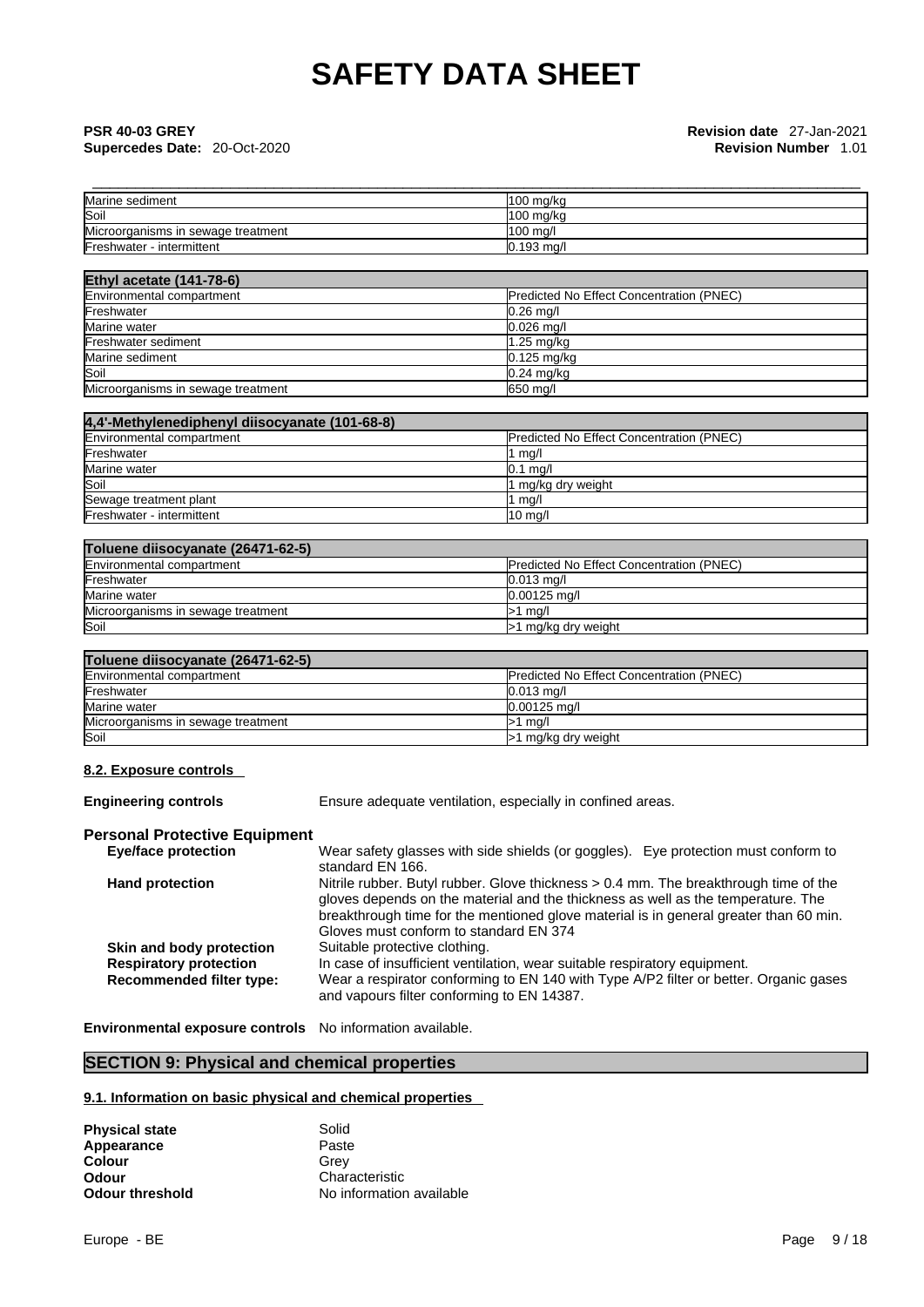\_\_\_\_\_\_\_\_\_\_\_\_\_\_\_\_\_\_\_\_\_\_\_\_\_\_\_\_\_\_\_\_\_\_\_\_\_\_\_\_\_\_\_\_\_\_\_\_\_\_\_\_\_\_\_\_\_\_\_\_\_\_\_\_\_\_\_\_\_\_\_\_\_\_\_\_\_\_\_\_\_\_\_\_\_\_\_\_\_ **PSR 40-03 GREY Revision date** 27-Jan-2021 **Supercedes Date: 20-Oct-2020** 

| <b>Property</b><br>рH<br>Melting point / freezing point<br>Boiling point / boiling range<br><b>Flash point</b><br><b>Evaporation rate</b><br>Flammability (solid, gas)<br><b>Flammability Limit in Air</b><br>Upper flammability or explosive No data available<br><b>limits</b> | <b>Values</b><br>No data available<br>No data available<br>No data available<br>> 61 °C<br>No data available<br>No data available | Remarks • Method |
|----------------------------------------------------------------------------------------------------------------------------------------------------------------------------------------------------------------------------------------------------------------------------------|-----------------------------------------------------------------------------------------------------------------------------------|------------------|
| Lower flammability or explosive No data available<br>limits                                                                                                                                                                                                                      |                                                                                                                                   |                  |
| Vapour pressure                                                                                                                                                                                                                                                                  | No data available                                                                                                                 |                  |
| <b>Relative vapour density</b>                                                                                                                                                                                                                                                   | No data available                                                                                                                 |                  |
| <b>Relative density</b>                                                                                                                                                                                                                                                          | No data available                                                                                                                 |                  |
| <b>Water solubility</b>                                                                                                                                                                                                                                                          | No data available                                                                                                                 |                  |
| Solubility(ies)                                                                                                                                                                                                                                                                  | No data available                                                                                                                 |                  |
| <b>Partition coefficient</b>                                                                                                                                                                                                                                                     | No data available                                                                                                                 |                  |
| <b>Autoignition temperature</b>                                                                                                                                                                                                                                                  | No data available                                                                                                                 |                  |
| <b>Decomposition temperature</b>                                                                                                                                                                                                                                                 | No data available                                                                                                                 |                  |
| <b>Kinematic viscosity</b>                                                                                                                                                                                                                                                       | No data available                                                                                                                 |                  |
| <b>Dynamic viscosity</b>                                                                                                                                                                                                                                                         | > 600000 mPas                                                                                                                     | @ 20 °C          |
| <b>Explosive properties</b>                                                                                                                                                                                                                                                      | No data available                                                                                                                 |                  |
| <b>Oxidising properties</b>                                                                                                                                                                                                                                                      | No data available                                                                                                                 |                  |
| 9.2. Other information<br>Solid content (%)                                                                                                                                                                                                                                      | No information available                                                                                                          |                  |
| <b>VOC Content (%)</b>                                                                                                                                                                                                                                                           | No information available                                                                                                          |                  |
| <b>Density</b>                                                                                                                                                                                                                                                                   | 1.23 $g/cm3$                                                                                                                      |                  |
|                                                                                                                                                                                                                                                                                  |                                                                                                                                   |                  |
| <b>SECTION 10: Stability and reactivity</b>                                                                                                                                                                                                                                      |                                                                                                                                   |                  |
|                                                                                                                                                                                                                                                                                  |                                                                                                                                   |                  |

| 10.1. Reactivity                                                 |                                                     |  |
|------------------------------------------------------------------|-----------------------------------------------------|--|
| <b>Reactivity</b>                                                | No information available.                           |  |
| 10.2. Chemical stability                                         |                                                     |  |
| <b>Stability</b>                                                 | Stable under normal conditions.                     |  |
| <b>Explosion data</b><br>Sensitivity to mechanical<br>impact     | None.                                               |  |
| Sensitivity to static discharge                                  | None.                                               |  |
| 10.3. Possibility of hazardous reactions                         |                                                     |  |
| Possibility of hazardous reactions None under normal processing. |                                                     |  |
| 10.4. Conditions to avoid                                        |                                                     |  |
| <b>Conditions to avoid</b>                                       | Protect from moisture. Product cures with moisture. |  |
| 10.5. Incompatible materials                                     |                                                     |  |
| Incompatible materials                                           | None known based on information supplied.           |  |
| 10.6. Hazardous decomposition products                           |                                                     |  |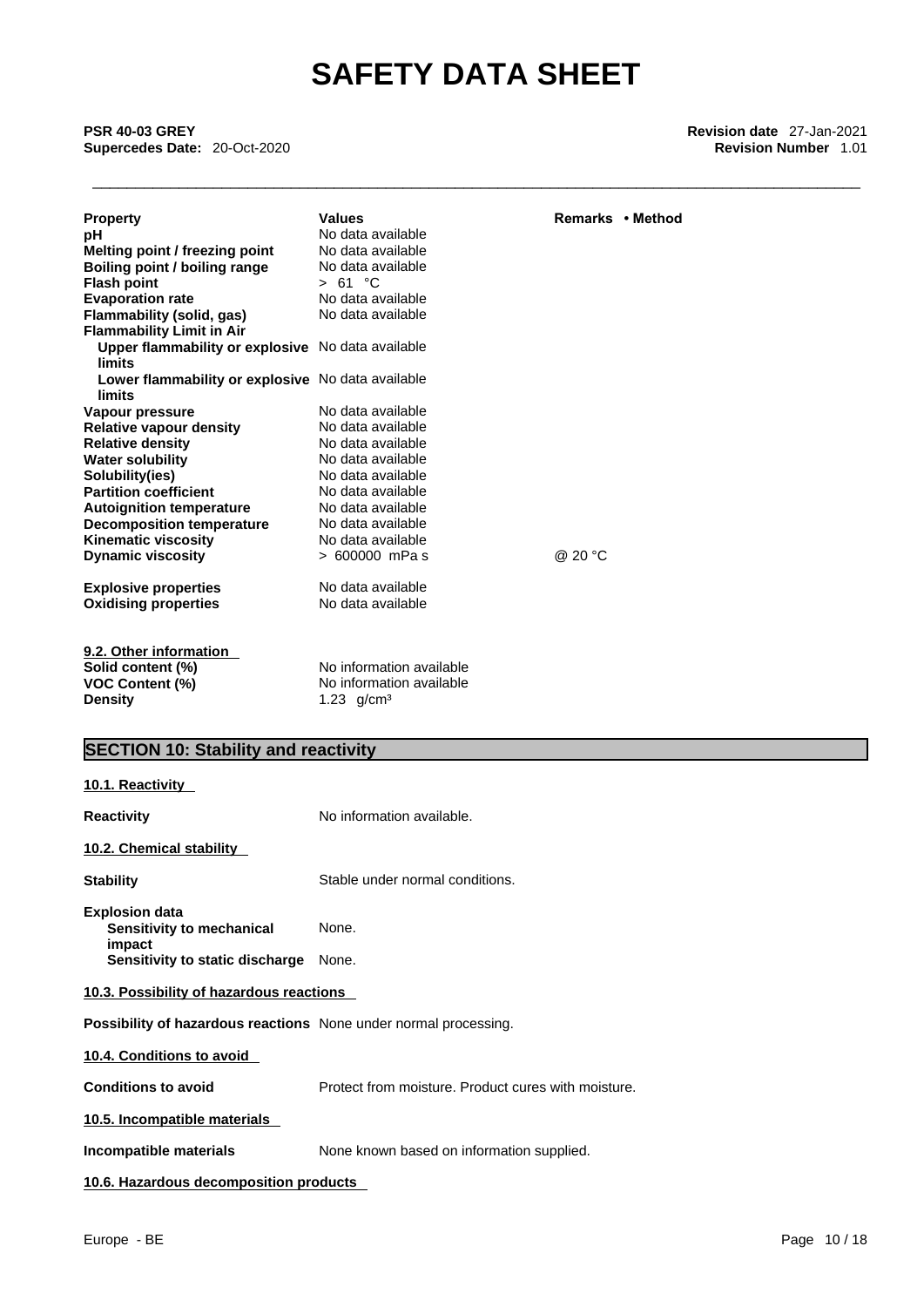## \_\_\_\_\_\_\_\_\_\_\_\_\_\_\_\_\_\_\_\_\_\_\_\_\_\_\_\_\_\_\_\_\_\_\_\_\_\_\_\_\_\_\_\_\_\_\_\_\_\_\_\_\_\_\_\_\_\_\_\_\_\_\_\_\_\_\_\_\_\_\_\_\_\_\_\_\_\_\_\_\_\_\_\_\_\_\_\_\_ **PSR 40-03 GREY Revision date** 27-Jan-2021 **Supercedes Date:** 20-Oct-2020 **Revision Number** 1.01

**Hazardous decomposition products** 

None under normal use conditions. Stable under recommended storage conditions.

## **SECTION 11: Toxicological information**

### **11.1. Information on toxicological effects**

|  | Information on likely routes of exposure |  |
|--|------------------------------------------|--|
|--|------------------------------------------|--|

| <b>Inhalation</b>                                                            | Based on available data, the classification criteria are not met.                                 |  |
|------------------------------------------------------------------------------|---------------------------------------------------------------------------------------------------|--|
| Eye contact                                                                  | Based on available data, the classification criteria are not met.                                 |  |
| <b>Skin contact</b>                                                          | Specific test data for the substance or mixture is not available. Causes mild skin<br>irritation. |  |
| Ingestion                                                                    | Based on available data, the classification criteria are not met.                                 |  |
| Symptoms related to the physical, chemical and toxicological characteristics |                                                                                                   |  |
|                                                                              |                                                                                                   |  |

**Symptoms Prolonged contact may cause redness and irritation.** 

**Numerical measures of toxicity**

**Acute toxicity** 

**The following values are calculated based on chapter 3.1 of the GHS document ATEmix (dermal)**13,717.20 mg/kg **ATEmix (inhalation-vapour)** 

### **Component Information**

| Chemical name                                                                                                                                                                  | Oral LD50                                          | Dermal LD50                                                                    | Inhalation LC50                                            |
|--------------------------------------------------------------------------------------------------------------------------------------------------------------------------------|----------------------------------------------------|--------------------------------------------------------------------------------|------------------------------------------------------------|
| Xylene (reaction mass of<br>ethylbenzene and xylene)<br>RR-45541-4                                                                                                             | $=3500$ mg/kg (Rattus)                             | >10000 mg/kg (Oryctolagus<br>cuniculus)                                        | $=$ >47635 mg/L (Rattus) 4 h =<br>$>5000$ ppm (Rattus) 4 h |
| Titanium dioxide<br>13463-67-7                                                                                                                                                 | $>10000$ mg/kg (Rattus)                            | $LD50 > 10000$ mg/Kg                                                           | $>5$ mg/l                                                  |
| C.I. Pigment Black 26<br>68186-94-7                                                                                                                                            | >10000 mg/kg Rat                                   |                                                                                |                                                            |
| Aromatic Polyisocyanate<br>53317-61-6                                                                                                                                          | LD50 $>$ 2000 mg/Kg (Rattus)                       |                                                                                | LC50 > 3.820 mg/L (Rattus) 4h<br>dust/mist                 |
| Ethyl acetate<br>141-78-6                                                                                                                                                      | $=5620$ mg/kg (Rattus)                             | > 18000 mg/kg (Oryctolagus<br>cuniculus) > 20 mL/kg<br>(Oryctolagus cuniculus) | LC0 29.3 mg/l air                                          |
| Reaction mass of<br>$\textsf{Bis}(1,2,2,6,6\text{-}pentamethyl-4\text{-}pi)$<br>peridyl) sebacate and Methyl<br>1,2,2,6,6-pentamethyl-4-piperi<br>dyl sebacate<br>1065336-91-5 | $LD50 = 3230$ mg/Kg (Rat)                          | LD50 > 3170 mg/Kg (Rat)                                                        |                                                            |
| 4,4'-Methylenediphenyl<br>diisocyanate<br>101-68-8                                                                                                                             | $=31600$ mg/kg (Rattus)<br>$= 9200$ mg/kg (Rattus) | $LD 50 > 9400$ mg/kg<br>(Oryctolagus cuniculus)<br>OECD 402                    | $=1.5$ mg/L (Rattus) 4 h                                   |
| Toluene diisocyanate<br>26471-62-5                                                                                                                                             | $=3060$ mg/kg (Rattus)                             | = 10000 mg/kg (Oryctolagus<br>cuniculus)                                       | $=0.107$ mg/L (Rattus) 4 h<br>(Vapour)                     |
| Toluene diisocyanate                                                                                                                                                           | =3060 mg/kg (Rattus)                               | $= 10000$ mg/kg (Oryctolagus                                                   | $=0.107$ mg/L (Rattus) 4 h                                 |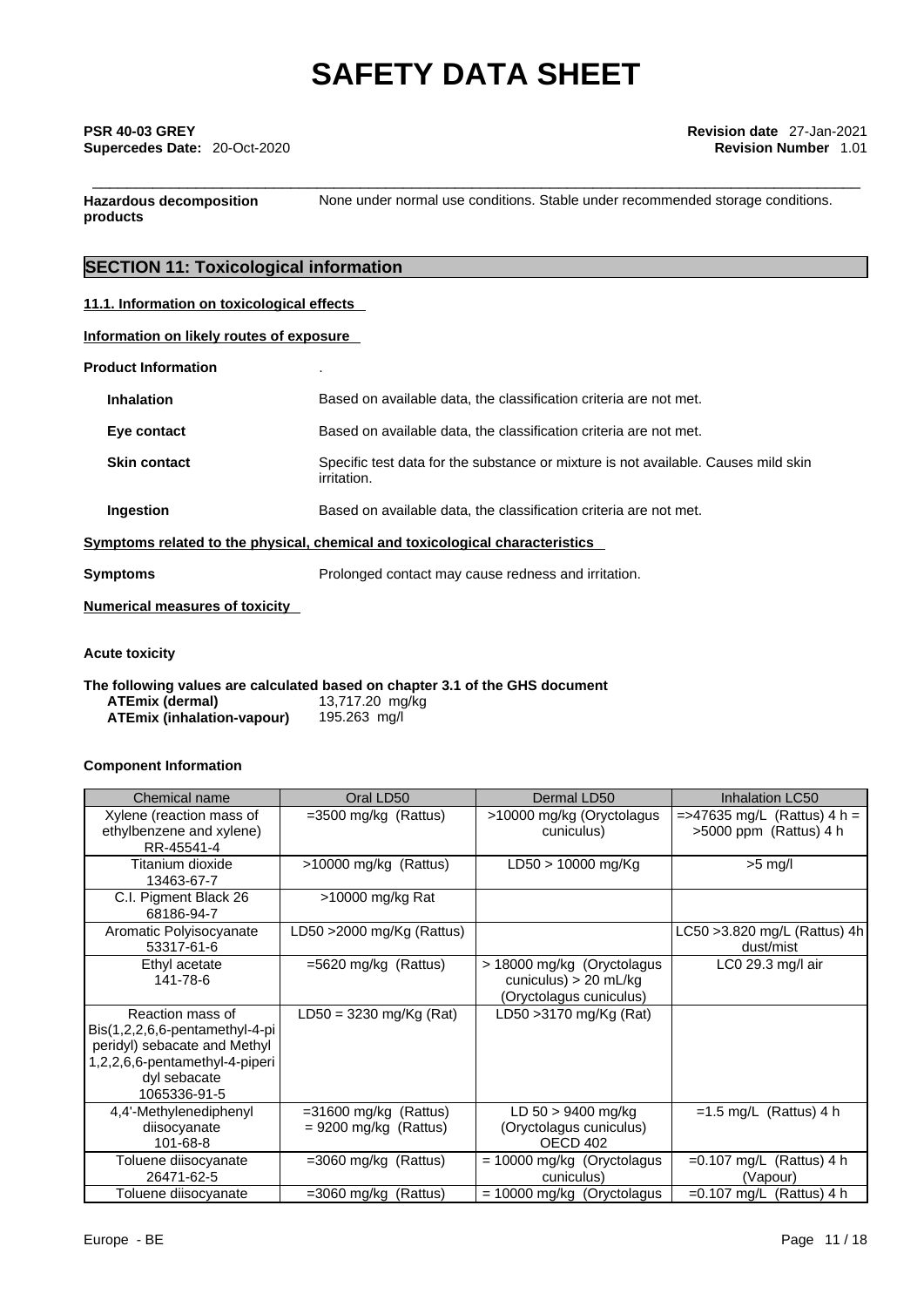# \_\_\_\_\_\_\_\_\_\_\_\_\_\_\_\_\_\_\_\_\_\_\_\_\_\_\_\_\_\_\_\_\_\_\_\_\_\_\_\_\_\_\_\_\_\_\_\_\_\_\_\_\_\_\_\_\_\_\_\_\_\_\_\_\_\_\_\_\_\_\_\_\_\_\_\_\_\_\_\_\_\_\_\_\_\_\_\_\_ **PSR 40-03 GREY Revision date** 27-Jan-2021

**Supercedes Date:** 20-Oct-2020 **Revision Number** 1.01

## 26471-62-5 cuniculus) (Vapour)

### **Delayed and immediate effects as well as chronic effects from short and long-term exposure**

**Skin corrosion/irritation** Classification based on data available for ingredients. May cause skin irritation.

| Component Information         |         |                        |                |                      |                |
|-------------------------------|---------|------------------------|----------------|----------------------|----------------|
| Titanium dioxide (13463-67-7) |         |                        |                |                      |                |
| Method                        | Species | <b>IExposure</b> route | Effective dose | <b>Exposure time</b> | <b>Results</b> |
| <b>OECD Test No. 404:</b>     |         |                        |                |                      | Non-irritant   |
| Acute Dermal                  |         |                        |                |                      |                |
| Irritation/Corrosion          |         |                        |                |                      |                |

### **Serious eye damage/eye irritation** Based on available data, the classification criteria are not met.

| Component Information                          |          |                        |                |                      |                |
|------------------------------------------------|----------|------------------------|----------------|----------------------|----------------|
| 4.4'-Methylenediphenyl diisocyanate (101-68-8) |          |                        |                |                      |                |
| Method                                         | ISpecies | <b>IExposure</b> route | Effective dose | <b>Exposure time</b> | <b>Results</b> |
| <b>IOECD Test No. 405:</b>                     | Rabbit   | lEve                   | l0.1 mL        | 24 hours             | Non-irritant   |
| Acute Eye                                      |          |                        |                |                      |                |
| <b>Irritation/Corrosion</b>                    |          |                        |                |                      |                |

### **Respiratory or skin sensitisation** Based on available data, the classification criteria are not met.

| Component Information                          |         |                       |                |
|------------------------------------------------|---------|-----------------------|----------------|
| 4,4'-Methylenediphenyl diisocyanate (101-68-8) |         |                       |                |
| Method                                         | Species | <b>Exposure route</b> | <b>Results</b> |
| <b>OECD GD 39</b>                              | lRat    | IInhalation           | lSensitizina   |

| Toluene diisocyanate (26471-62-5) |         |                |                     |  |
|-----------------------------------|---------|----------------|---------------------|--|
| Method                            | Species | Exposure route | <b>IResults</b>     |  |
| <b>OECD Test No. 429: Skin</b>    | Mouse   | <b>IDermal</b> | <b>Isensitising</b> |  |
| Sensitisation: Local Lymph Node   |         |                |                     |  |
| Assay                             |         |                |                     |  |

| Toluene diisocvanate (26471-62-5) |              |                 |                     |
|-----------------------------------|--------------|-----------------|---------------------|
| Method                            | Species      | IExposure route | <b>IResults</b>     |
| OECD Test No. 429: Skin           | <b>Mouse</b> | Dermal          | <b>Isensitising</b> |
| Sensitisation: Local Lymph Node   |              |                 |                     |
| Assay                             |              |                 |                     |

**Germ cell mutagenicity** Based on available data, the classification criteria are not met.

**Carcinogenicity** Based on available data, the classification criteria are not met.

| <b>Chemical name</b>                            | <b>European Union</b> |
|-------------------------------------------------|-----------------------|
| Titanium dioxide<br>13463-67-7                  | Carc. 2               |
| 4,4'-Methylenediphenyl diisocyanate<br>101-68-8 | Carc. 2               |
| Toluene diisocyanate<br>26471-62-5              | Carc. 2               |
| Toluene diisocyanate<br>26471-62-5              | Carc. 2               |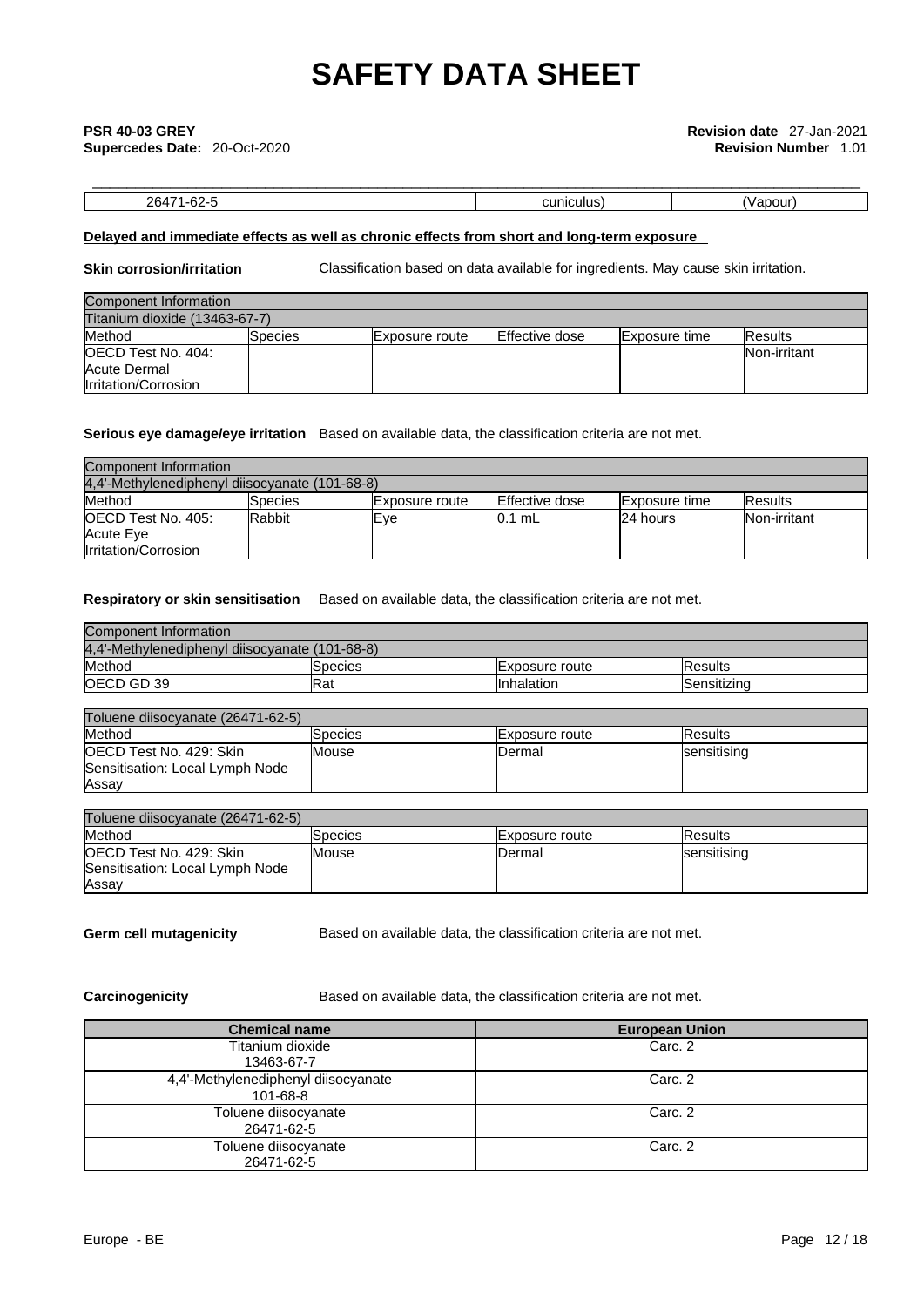The table below indicates whether each agency has listed any ingredient as a carcinogen.

| Component Information         |                 |                         |
|-------------------------------|-----------------|-------------------------|
| Titanium dioxide (13463-67-7) |                 |                         |
| Method                        | <b>S</b> pecies | <b>IResults</b>         |
| Orai                          | <b>IRat</b>     | <b>Not Carcinogenic</b> |

| 4,4'-Methylenediphenyl diisocyanate (101-68-8)                                  |  |                                                                   |                                               |  |  |
|---------------------------------------------------------------------------------|--|-------------------------------------------------------------------|-----------------------------------------------|--|--|
| Method                                                                          |  | Species                                                           | <b>Results</b>                                |  |  |
| <b>IOECD Test No. 453: Combined Chronic</b><br>Toxicity/Carcinogenicity Studies |  | Rat                                                               | Limited evidence of a carcinogenic<br>leffect |  |  |
| <b>Reproductive toxicity</b>                                                    |  | Based on available data, the classification criteria are not met. |                                               |  |  |
| <b>STOT - single exposure</b>                                                   |  | Based on available data, the classification criteria are not met. |                                               |  |  |
| <b>STOT - repeated exposure</b>                                                 |  | Based on available data, the classification criteria are not met. |                                               |  |  |
| <b>Aspiration hazard</b>                                                        |  | Based on available data, the classification criteria are not met. |                                               |  |  |

## **SECTION 12: Ecological information**

### **12.1. Toxicity**

### **Ecotoxicity** .

| Chemical name                                                                                                   | Algae/aquatic                                                              | Fish                                                                                                                                                                     | Toxicity to                                                                                                                | Crustacea                                          | M-Factor | M-Factor    |
|-----------------------------------------------------------------------------------------------------------------|----------------------------------------------------------------------------|--------------------------------------------------------------------------------------------------------------------------------------------------------------------------|----------------------------------------------------------------------------------------------------------------------------|----------------------------------------------------|----------|-------------|
|                                                                                                                 | plants                                                                     |                                                                                                                                                                          | microorganisms                                                                                                             |                                                    |          | (long-term) |
| Xylene (reaction mass<br>of ethylbenzene and<br>xylene)<br>RR-45541-4                                           | EC50 (72hr) 2.2<br>mg/l<br>(Selenastrum<br>capricornutum)                  | LC50(96h) 2.6<br>mq/l<br>(Oncorhynchus<br>mykiss-OECD<br>203)                                                                                                            | $EC50 = 0.0084$<br>mg/L 24 h                                                                                               | LC50(24h) 1<br>mg/l (Daphnia<br>magna-OECD<br>202) |          |             |
| Titanium dioxide<br>13463-67-7                                                                                  | LC50 (96h)<br>>10000 mg/l<br>(Cyprinodon<br>variegatus)<br><b>OECD 203</b> |                                                                                                                                                                          |                                                                                                                            |                                                    |          |             |
| C.I. Pigment Black 26<br>68186-94-7                                                                             |                                                                            | 96H >100000<br>mq/l                                                                                                                                                      |                                                                                                                            |                                                    |          |             |
| Ethyl acetate<br>141-78-6                                                                                       | EC50:<br>$=$ 3300mg/L<br>(48h,<br>Desmodesmus<br>subspicatus)              | LC50:<br>=484mg/L (96h,<br>Oncorhynchus<br>mykiss) LC50:<br>352 - 500mg/L<br>(96h,<br>Oncorhynchus<br>mykiss) LC50:<br>220 - 250mg/L<br>(96h,<br>Pimephales<br>promelas) | $EC50 = 1180$<br>mg/L 5 min<br>$EC50 = 1500$<br>mg/L 15 min<br>$EC50 = 5870$<br>mg/L 15 min<br>$EC50 = 7400$<br>$mg/L$ 2 h | EC50:<br>=560mg/L (48h,<br>Daphnia magna)          |          |             |
| Reaction mass of<br>Bis(1,2,2,6,6-pentamet<br>hyl-4-piperidyl)<br>sebacate and Methyl<br>1,2,2,6,6-pentamethyl- |                                                                            | $LC50 (96h) = 0.9$<br>mg/L                                                                                                                                               |                                                                                                                            |                                                    |          |             |
| Europe - BE                                                                                                     |                                                                            |                                                                                                                                                                          |                                                                                                                            |                                                    |          | Page 13/18  |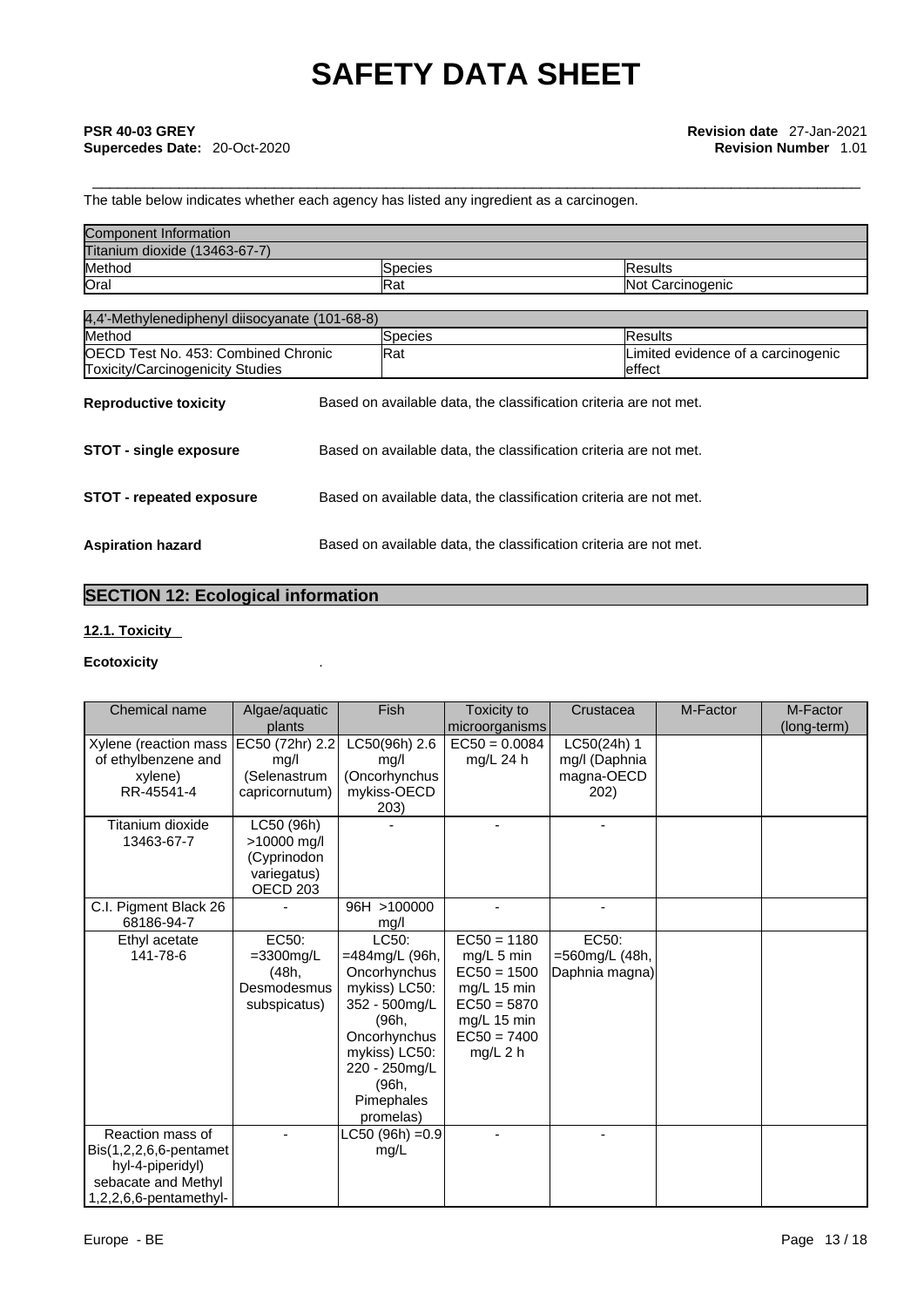## \_\_\_\_\_\_\_\_\_\_\_\_\_\_\_\_\_\_\_\_\_\_\_\_\_\_\_\_\_\_\_\_\_\_\_\_\_\_\_\_\_\_\_\_\_\_\_\_\_\_\_\_\_\_\_\_\_\_\_\_\_\_\_\_\_\_\_\_\_\_\_\_\_\_\_\_\_\_\_\_\_\_\_\_\_\_\_\_\_ **PSR 40-03 GREY Revision date** 27-Jan-2021 **Supercedes Date:** 20-Oct-2020 **Revision Number** 1.01

| 4-piperidyl sebacate<br>1065336-91-5               |                                                                                    |                               |                                           |  |
|----------------------------------------------------|------------------------------------------------------------------------------------|-------------------------------|-------------------------------------------|--|
| 4,4'-Methylenediphenyl<br>diisocyanate<br>101-68-8 | ErC50 (72h)<br>$>1640$ mg/L<br>Algae<br>(scenedesmus<br>subspicatus)<br>(OECD 201) | $>1000$ mg/l<br>(Danio rerio) | EC50 (24H)<br>>1000 mg/L<br>Daphnia magna |  |

### **12.2. Persistence and degradability**

### **Persistence and degradability** No information available.

| <b>Component Information</b>         |                |                |                   |  |
|--------------------------------------|----------------|----------------|-------------------|--|
| Aromatic Polyisocyanate (53317-61-6) |                |                |                   |  |
| <b>Method</b>                        | lExposure time | <b>Value</b>   | lResults          |  |
| OECD Test No. 301F: Ready            |                | biodegradation | 134 % Not readily |  |
| Biodegradability: Manometric         |                |                | biodegradable     |  |
| Respirometry Test (TG 301 F)         |                |                |                   |  |

| 4,4'-Methylenediphenyl diisocyanate (101-68-8) |                      |                   |                           |
|------------------------------------------------|----------------------|-------------------|---------------------------|
| <b>Method</b>                                  | <b>Exposure time</b> | Value             | <b>Results</b>            |
| OECD Test No. 302C: Inherent                   | 28 davs              | 0% biodegradation | Not readily biodegradable |
| Biodegradability: Modified MITI Test           |                      |                   |                           |
| (II)                                           |                      |                   |                           |

### **12.3. Bioaccumulative potential**

**Bioaccumulation** There is no data for this product.

### **Component Information**

| Chemical name                                                      | <b>Partition coefficient</b> | Bioconcentration factor (BCF) |
|--------------------------------------------------------------------|------------------------------|-------------------------------|
| Xylene (reaction mass of ethylbenzene<br>and xylene)<br>RR-45541-4 | 3.15                         | 25.9                          |
| Ethyl acetate<br>141-78-6                                          | 0.6                          | 30                            |
| 4,4'-Methylenediphenyl diisocyanate<br>101-68-8                    | 4.51                         | 200                           |
| Toluene diisocyanate<br>26471-62-5                                 |                              | 5                             |
| Toluene diisocyanate<br>26471-62-5                                 |                              | 5                             |

### **12.4. Mobility in soil**

**Mobility in soil** No information available.

### **12.5. Results of PBT and vPvB assessment**

### **PBT and vPvB assessment** .

| Chemical name                                                   | PBT and vPvB assessment                                          |
|-----------------------------------------------------------------|------------------------------------------------------------------|
| Xylene (reaction mass of ethylbenzene and xylene)<br>RR-45541-4 | The substance is not PBT / vPvB                                  |
| Titanium dioxide<br>13463-67-7                                  | The substance is not PBT / vPvB<br>PBT assessment does not apply |
| C.I. Pigment Black 26<br>68186-94-7                             | The substance is not PBT / vPvB<br>PBT assessment does not apply |
| Ethyl acetate                                                   | The substance is not PBT / vPvB                                  |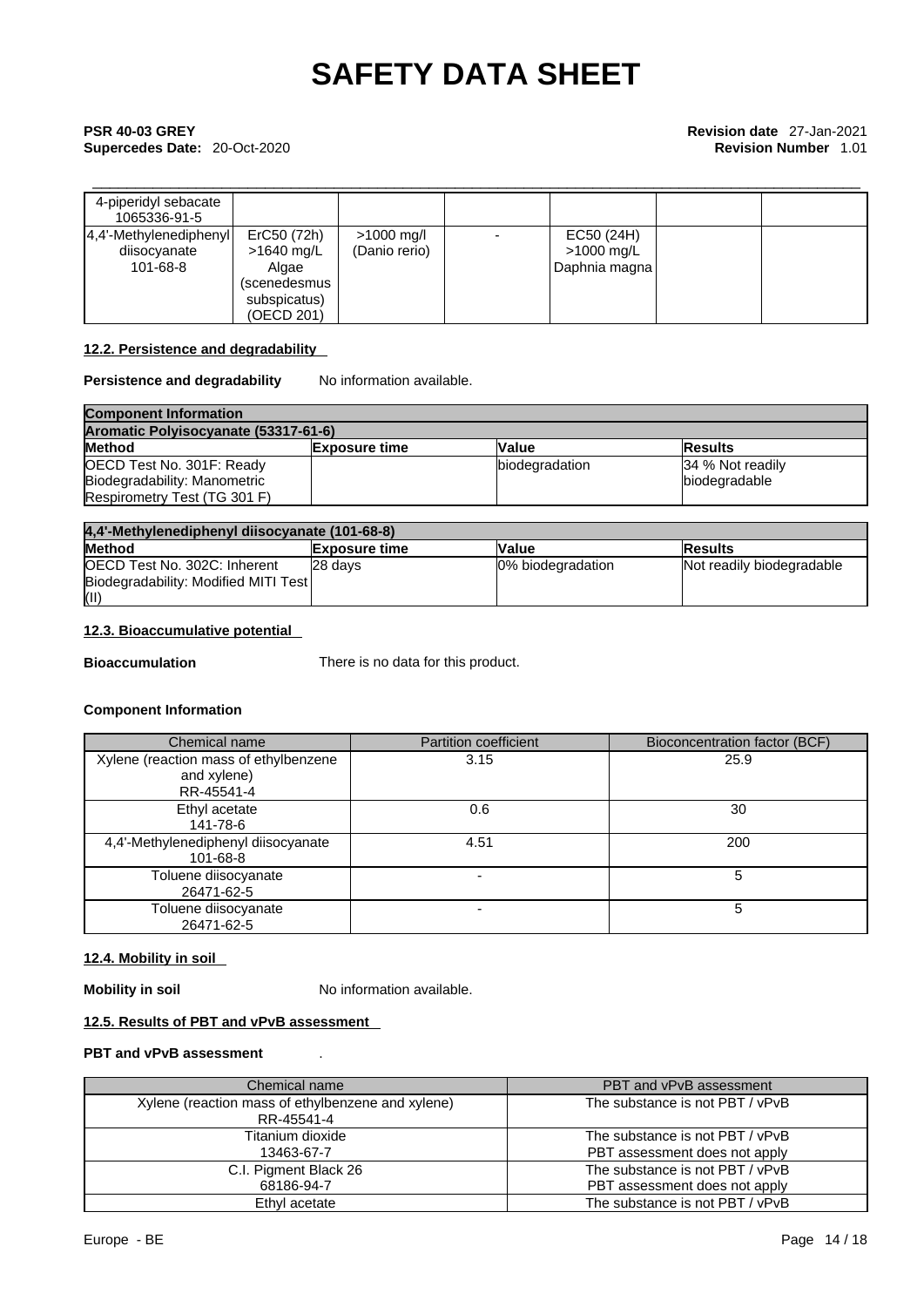## \_\_\_\_\_\_\_\_\_\_\_\_\_\_\_\_\_\_\_\_\_\_\_\_\_\_\_\_\_\_\_\_\_\_\_\_\_\_\_\_\_\_\_\_\_\_\_\_\_\_\_\_\_\_\_\_\_\_\_\_\_\_\_\_\_\_\_\_\_\_\_\_\_\_\_\_\_\_\_\_\_\_\_\_\_\_\_\_\_ **PSR 40-03 GREY Revision date** 27-Jan-2021 **Supercedes Date:** 20-Oct-2020 **Revision Number** 1.01

| 141-78-6                                                                                                                                  | PBT assessment does not apply   |
|-------------------------------------------------------------------------------------------------------------------------------------------|---------------------------------|
| Reaction mass of Bis(1,2,2,6,6-pentamethyl-4-piperidyl) sebacate<br>and Methyl 1,2,2,6,6-pentamethyl-4-piperidyl sebacate<br>1065336-91-5 | The substance is not PBT / vPvB |
| 4,4'-Methylenediphenyl diisocyanate<br>101-68-8                                                                                           | The substance is not PBT / vPvB |
| Toluene diisocyanate<br>26471-62-5                                                                                                        | The substance is not PBT / vPvB |
| Toluene diisocyanate<br>26471-62-5                                                                                                        | The substance is not PBT / vPvB |

### **12.6. Other adverse effects**

**Other adverse effects** No information available.

## **SECTION 13: Disposal considerations**

### **13.1. Waste treatment methods Waste from residues/unused products**  Dispose of contents/container in accordance with local, regional, national, and international regulations as applicable. **Contaminated packaging** Do not reuse empty containers. Handle contaminated packages in the same way as the product itself. **European Waste Catalogue** 08 04 10 waste adhesives and sealants other than those mentioned in 08 04 09 **Other information** Waste codes should be assigned by the user based on the application for which the product was used.

## **SECTION 14: Transport information**

**14.6 Special Provisions** None

| <b>Land transport (ADR/RID)</b>                                                           |                |  |
|-------------------------------------------------------------------------------------------|----------------|--|
| 14.1 UN number or ID number                                                               | Not regulated  |  |
| 14.2 Proper Shipping Name                                                                 | Not regulated  |  |
| 14.3 Transport hazard class(es)                                                           | Not regulated  |  |
| 14.4 Packing group                                                                        | Not regulated  |  |
| 14.5 Environmental hazards                                                                | Not applicable |  |
| <b>14.6 Special Provisions</b>                                                            | None           |  |
|                                                                                           |                |  |
| <b>IMDG</b>                                                                               |                |  |
| 14.1 UN number or ID number                                                               | Not regulated  |  |
| 14.2 Proper Shipping Name                                                                 | Not regulated  |  |
| 14.3 Transport hazard class(es)                                                           | Not regulated  |  |
| 14.4 Packing group                                                                        | Not regulated  |  |
| 14.5 Marine pollutant                                                                     | ΝP             |  |
| <b>14.6 Special Provisions</b>                                                            | None           |  |
| Not applicable<br>14.7 Transport in bulk according to Annex II of MARPOL and the IBC Code |                |  |
|                                                                                           |                |  |
| Air transport (ICAO-TI / IATA-DGR)                                                        |                |  |
| 14.1 UN number or ID number                                                               | Not regulated  |  |
| 14.2 Proper Shipping Name                                                                 | Not regulated  |  |
| 14.3 Transport hazard class(es)                                                           | Not regulated  |  |
| 14.4 Packing group                                                                        | Not regulated  |  |
| 14.5 Environmental hazards                                                                | Not applicable |  |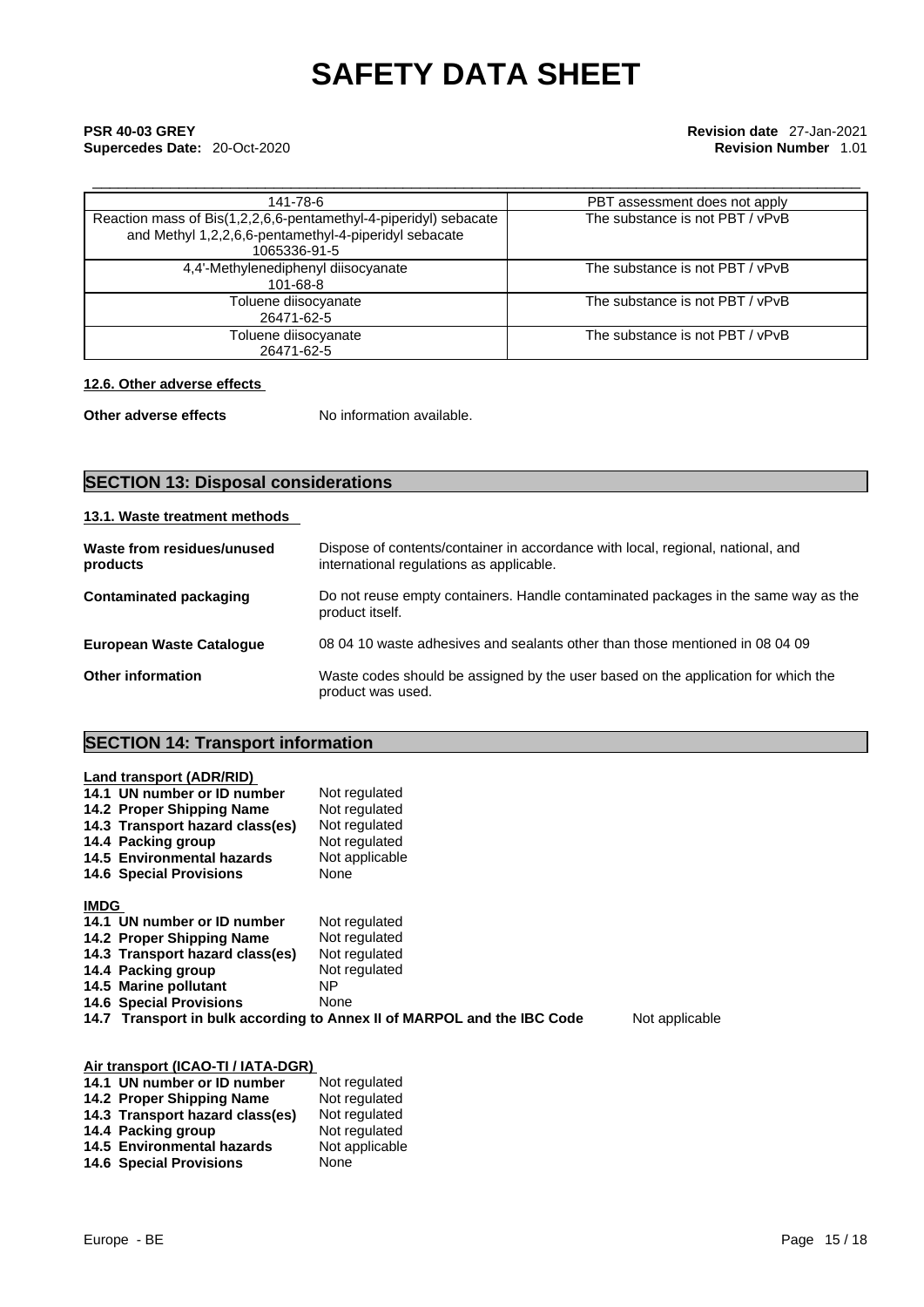### **Section 15: REGULATORY INFORMATION**

**15.1. Safety, health and environmental regulations/legislation specific for the substance or mixture**

### **European Union**

### **Registration, Evaluation, Authorization, and Restriction of Chemicals (REACh) Regulation (EC 1907/2006)**

### **SVHC: Substances of Very High Concern for Authorisation:**

This product does not contain candidate substances of very high concern at a concentration >=0.1% (Regulation (EC) No. 1907/2006 (REACH), Article 59)

**EU-REACH (1907/2006) - Annex XVII - Substances subject to Restriction**

This product does not contain substances subject to restriction (Regulation (EC) No. 1907/2006 (REACH), Annex XVII).

### **Substance subject to authorisation per REACH Annex XIV**

This product does not contain substances subject to authorisation (Regulation (EC) No. 1907/2006 (REACH), Annex XIV)

**Ozone-depleting substances (ODS) regulation (EC) 1005/2009** Not applicable

**Persistent Organic Pollutants** Not applicable

### **National regulations**

**France** 

### **Occupational Illnesses (R-463-3, France)**

| <b>Chemical name</b>                              | <b>French RG number</b> |
|---------------------------------------------------|-------------------------|
| Xylene (reaction mass of ethylbenzene and xylene) | RG 4bis, RG 84          |
| RR-45541-4                                        |                         |
| Ethyl acetate                                     | <b>RG 84</b>            |
| 141-78-6                                          |                         |
| 4,4'-Methylenediphenyl diisocyanate               | <b>RG 62</b>            |
| 101-68-8                                          |                         |
| Toluene diisocyanate                              | <b>RG 62</b>            |
| 26471-62-5                                        |                         |
| Toluene diisocyanate                              | <b>RG 62</b>            |
| 26471-62-5                                        |                         |

### **Germany**

**Ordinance on Industrial Safety and Health - Germany - BetrSichV** No flammable liquids in accordance with BetrSichV

**Water hazard class (WGK)** obviously hazardous to water (WGK 2)

### **Netherlands**

**List of Carcinogenic, mutagenic and reproductive toxin substances in accordance with Inspectorate SZW**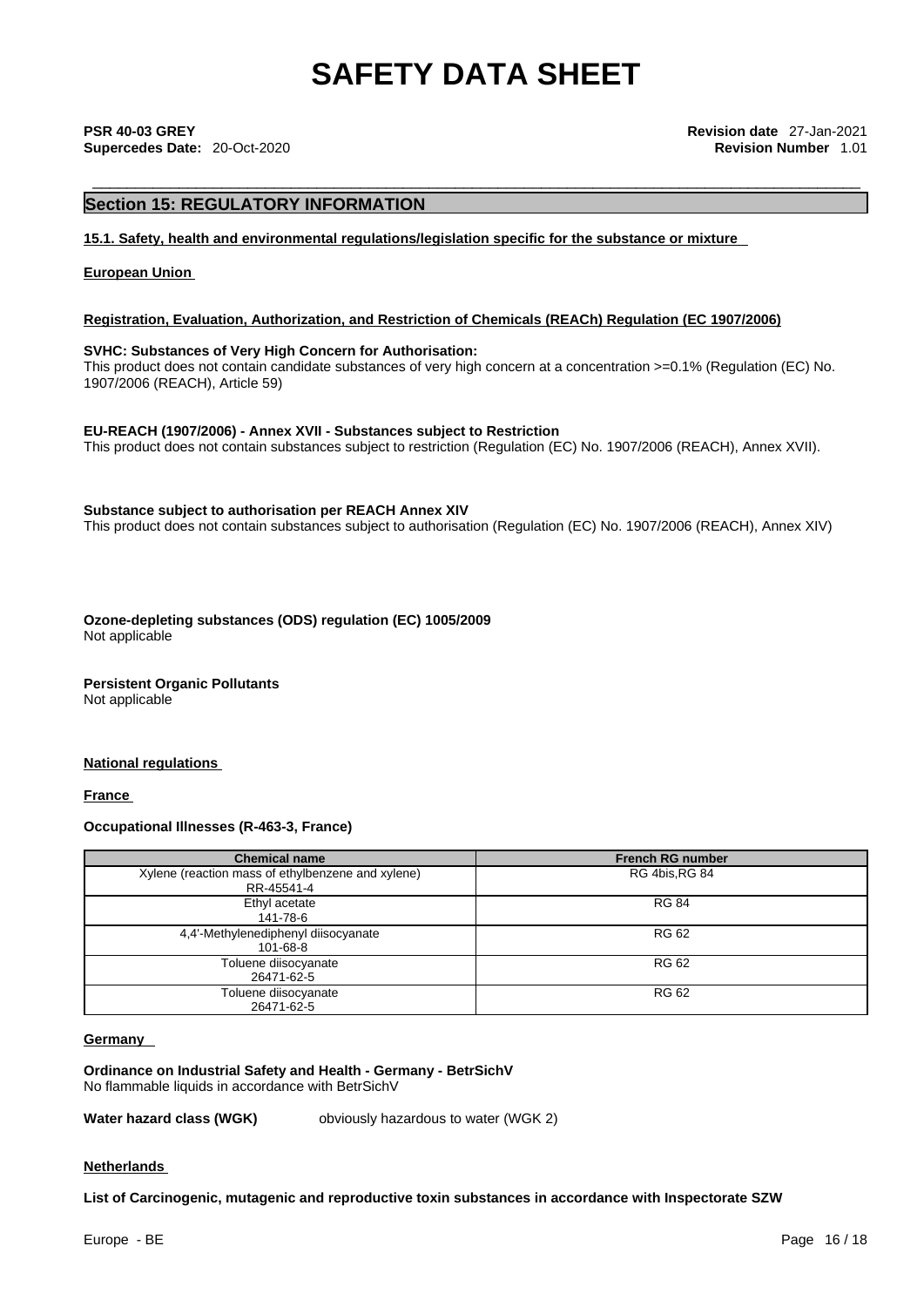## \_\_\_\_\_\_\_\_\_\_\_\_\_\_\_\_\_\_\_\_\_\_\_\_\_\_\_\_\_\_\_\_\_\_\_\_\_\_\_\_\_\_\_\_\_\_\_\_\_\_\_\_\_\_\_\_\_\_\_\_\_\_\_\_\_\_\_\_\_\_\_\_\_\_\_\_\_\_\_\_\_\_\_\_\_\_\_\_\_ **PSR 40-03 GREY Revision date** 27-Jan-2021 **Supercedes Date:** 20-Oct-2020 **Revision Number** 1.01

### **(Netherlands)**

| <b>Chemical name</b>                              | <b>Netherlands</b>       |
|---------------------------------------------------|--------------------------|
| Xylene (reaction mass of ethylbenzene and xylene) | Development (Category 2) |
| RR-45541-4                                        |                          |

### **Denmark**

### **Norway 15.2. Chemical safety assessment**

Chemical Safety Assessments have been carried out by the Reach registrants for substances registered at >10 tpa. No Chemical Safety Assessment has been carried out for this mixture.

### **SECTION 16: Other information**

### **Key or legend to abbreviations and acronyms used in the safety data sheet**

### **Full text of H-Statements referred to under section 3**

EUH066 - Repeated exposure may cause skin dryness or cracking

- H225 Highly flammable liquid and vapour
- H226 Flammable liquid and vapour
- H304 May be fatal if swallowed and enters airways
- H312 Harmful in contact with skin
- H315 Causes skin irritation
- H317 May cause an allergic skin reaction
- H319 Causes serious eye irritation
- H330 Fatal if inhaled
- H332 Harmful if inhaled
- H334 May cause allergy or asthma symptoms or breathing difficulties if inhaled
- H335 May cause respiratory irritation
- H336 May cause drowsiness or dizziness
- H351 Suspected of causing cancer
- H373 May cause damage to organs through prolonged or repeated exposure
- H400 Very toxic to aquatic life
- H410 Very toxic to aquatic life with long lasting effects
- H412 Harmful to aquatic life with long lasting effects

### **Legend**

| <b>TWA</b>  | TWA (time-weighted average)                               |
|-------------|-----------------------------------------------------------|
| <b>STEL</b> | STEL (Short Term Exposure Limit)                          |
| Ceiling     | Ceiling Limit Value                                       |
|             | Skin designation                                          |
| <b>SVHC</b> | Substance(s) of Very High Concern                         |
| <b>PBT</b>  | Persistent, Bioaccumulative, and Toxic (PBT) Chemicals    |
| vPvB        | Very Persistent and very Bioaccumulative (vPvB) Chemicals |
| STOT RE     | Specific target organ toxicity - Repeated exposure        |
| STOT SE     | Specific target organ toxicity - Single exposure          |
| EWC         | European Waste Catalogue                                  |

### **Key literature references and sources for data** No information available

| <b>Prepared By</b>     | <b>Product Safety &amp; Regulatory Affairs</b> |
|------------------------|------------------------------------------------|
| <b>Revision date</b>   | 27-Jan-2021                                    |
| Indication of changes  |                                                |
| <b>Revision note</b>   | SDS sections updated, 3.                       |
| <b>Training Advice</b> | No information available                       |